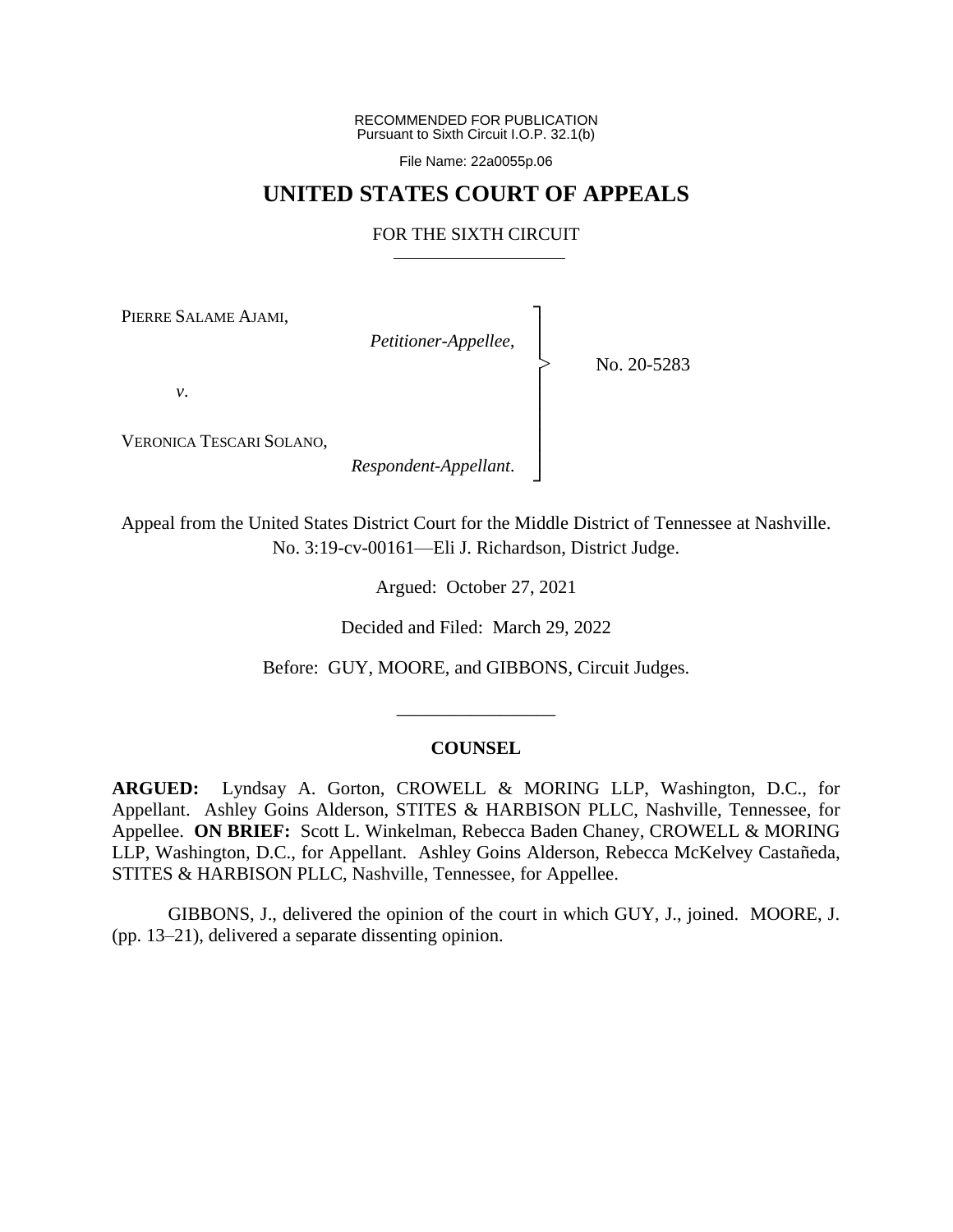# **OPINION** \_\_\_\_\_\_\_\_\_\_\_\_\_\_\_\_\_

\_\_\_\_\_\_\_\_\_\_\_\_\_\_\_\_\_

JULIA SMITH GIBBONS, Circuit Judge. Pierre Salame Ajami ("Salame") petitioned for the return of his two minor children under the Hague Convention on Civil Aspects of International Abduction. The children were removed from Venezuela, their country of habitual residence, to the United States by their mother, Veronica Tescari Solano ("Tescari"). The district court granted Salame's petition and ordered the children be returned to Venezuela. We affirm.

## **I.**

Tescari and Salame are Venezuelan citizens and have two minor children together, EAST and PGST. In 2018, Tescari removed the children from their home in Barquisimeto, Venezuela, and brought them with her to the United States. Salame filed a petition under the Hague Convention seeking the children's return on February 20, 2019. Tescari and, as derivative family members, the children were granted asylum in the United States on June 10, 2019. The district court held a bench trial on Salame's petition on July 30, July 31, August 6, and December 6, 2019.

The parties stipulated to the applicability of the Convention and to the following facts:

(1) EAST and PGST are under the age of sixteen; (2) EAST and PGST's habitual residence is Venezuela for the purposes of the Convention; (3) Petitioner had rights of custody, as contemplated by the Convention, under Venezuelan law at the time the Children were removed from Venezuela; (4) Petitioner was exercising rights of custody with respect to the minor Children at the time Respondent removed them from Venezuela; (5) Pursuant to the Hague Convention, Respondent wrongfully removed the Children from Venezuela and their retention in the United States is wrongful under Venezuelan law; and (6) Petitioner filed his Petition for Return on February 20, 2019, which is within one year of the Children's removal from Venezuela.

*Ajami v. Solano*, No. 3:19-cv-00161, 2020 WL 996813, at \*3 (M.D. Tenn. Feb. 28, 2020). This stipulation established Salame's prima facie case of wrongful removal, so the only issue before the district court was whether Tescari established an affirmative defense under Article 13(b) of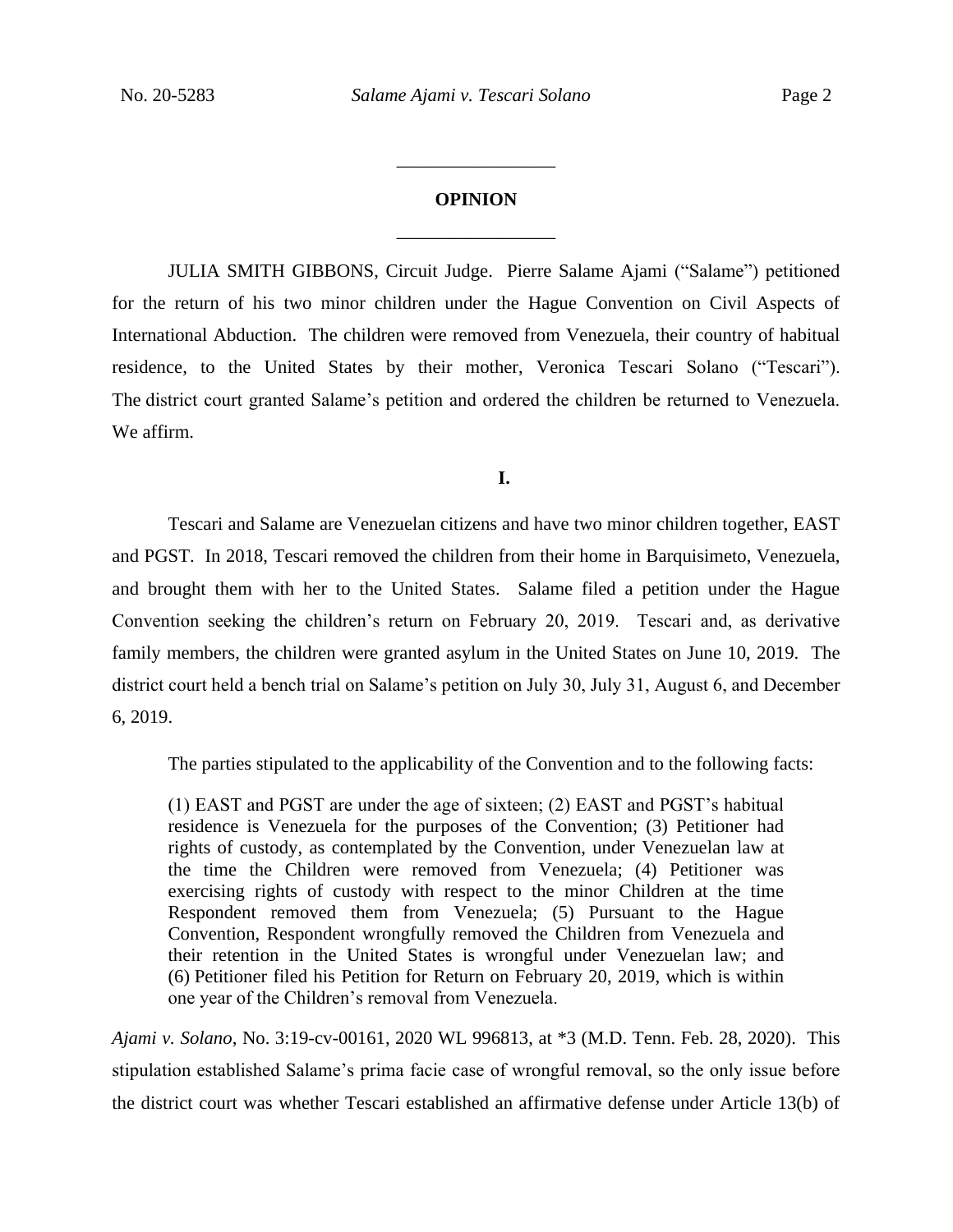the Hague Convention, Oct. 25, 1980, T.I.A.S. No. 11,670. *See* 22 U.S.C. § 9003(e)(2); *Friedrich v. Friedrich*, 78 F.3d 1060, 1067 (6th Cir. 1996).

The district court concluded Tescari failed to establish, by clear and convincing evidence, her affirmative defense that returning the children to Venezuela would subject them to a grave risk of physical or psychological harm or otherwise place them in an intolerable situation. It therefore granted Salame's petition and ordered that the children be returned to Venezuela.

#### **II.**

In 1988, the United States ratified the Hague Convention, which Congress implemented through the International Child Abduction Remedies Act, 102 Stat. 437, as amended, 22 U.S.C. § 9001 *et seq*. The Convention attempts "[t]o address 'the problem of international child abductions during domestic disputes.'" *Lozano v. Montoya Alvarez*, 572 U.S. 1, 4 (2014) (citation omitted). "It is the Convention's core premise that 'the interests of children . . . in matters relating to their custody' are best served when custody decisions are made in the child's country of 'habitual residence.'" *Monasky v. Taglieri*, 140 S. Ct. 719, 723 (2020) (alteration in original) (citation omitted). Generally, the Convention requires the prompt return of children wrongfully removed from their country of habitual residence. *Id*. But certain exceptions apply. A court "is not bound to order the return of the child[ren] if . . . there is a grave risk that [their] return would expose the child[ren] to physical or psychological harm or otherwise place the child[ren] in an intolerable situation." Convention, art. 13(b). The party seeking to avoid removal must demonstrate this exception applies "by clear and convincing evidence." 22 U.S.C.  $§ 9003(e)(2)(A).$ 

In cases involving a petition under the Hague Convention for return of children, we review the district court's findings of fact for clear error. *Simcox v. Simcox*, 511 F.3d 594, 601 (6th Cir. 2007). We review de novo the district court's application of the Convention to the facts and its conclusions about American, foreign, and international law. *Id*. Whether a child would be exposed to a "grave risk" of harm or returned to an "intolerable situation" are mixed questions of law and fact that we also review de novo. *Id.*; *Blondin v. Dubois*, 238 F.3d 153, 158 (2d Cir.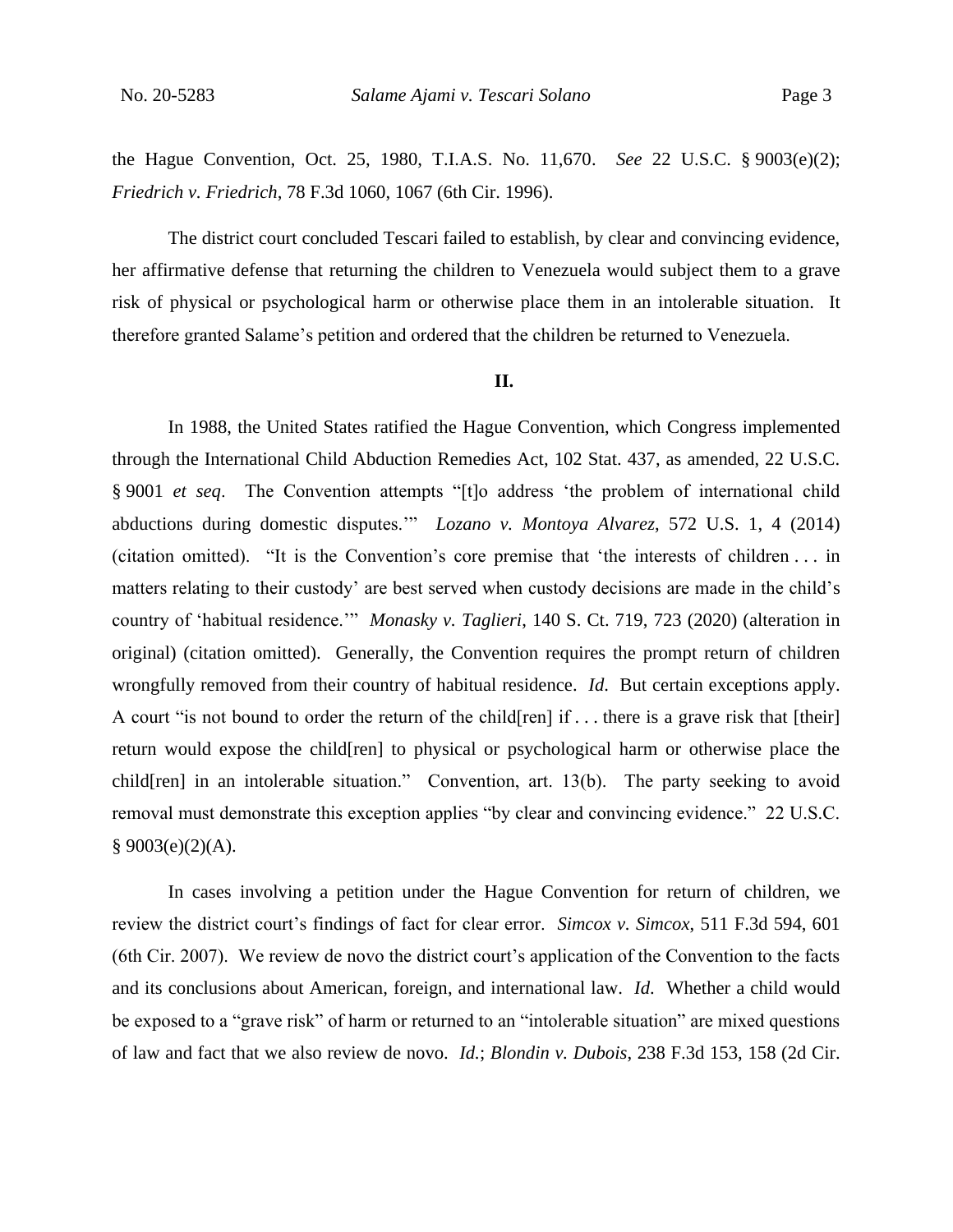2001) ("The District Court's *application* of the Convention to the facts it has found, like the *interpretation* of the Convention, is subject to de novo review.").

We affirm the district court's conclusion that Tescari failed to present clear and convincing evidence that an Article 13(b) exception applies. She failed to demonstrate that returning the children to Venezuela would expose them to a grave risk of physical or psychological harm or otherwise subject them to an intolerable situation. On appeal, Tescari argues the district court's conclusion was error because the children's father is physically and verbally abusive; Venezuela is a zone of war and famine; and the Venezuelan court system is unable to adjudicate the parties' custody dispute. She further claims the district court failed to properly consider her and the children's grant of asylum. We address each of her claims in turn.

#### **A.**

Tescari claims that returning the children to Venezuela would expose them to a grave risk of harm due to Salame's alleged history of domestic violence. In a Hague Convention case, our precedent establishes three broad categories of abuse: minor, clearly grave, and cases in the middle, in which the abuse "is substantially more than minor, but is less obviously intolerable." *Simcox*, 511 F.3d at 607−08. A case involving relatively minor abuse would likely not pose a grave risk to the child nor place the child in an intolerable situation. *See id.* at 607. In such cases, the district court has no discretion to refuse the petition to return because the Article 13(b) threshold has not been met. *Id*. A case in which the abuse is clearly grave typically involves "credible evidence of sexual abuse, other similarly grave physical or psychological abuse, death threats, or serious neglect." *Id*. at 607−08. Cases in the middle category call for a fact-intensive inquiry into "the nature and frequency of the abuse, the likelihood of its recurrence, and whether there are any enforceable undertakings that would sufficiently ameliorate the risk of harm to the child caused by its return." *Id.* at 608.

First, Tescari contends the district court erred in finding that the claimed abuse towards her, which was allegedly witnessed by the children, falls into the category of minor abuse. Tescari claims that Salame physically abused her by dragging her through the house by her hair, resulting in three bruises, and verbally abused her by telling her she can hang herself. She also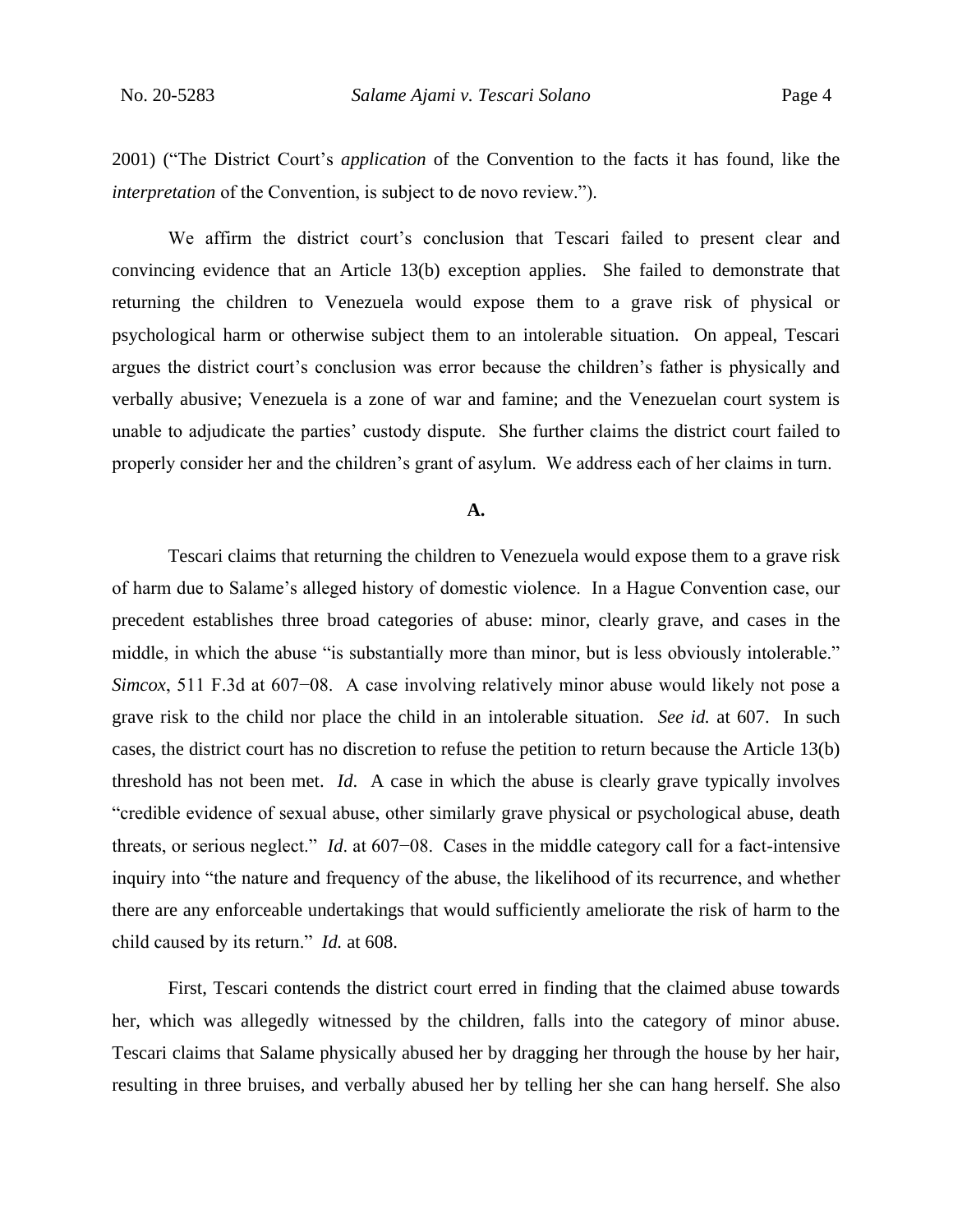argues the district court failed to consider the "entire mosaic" of the parties' relationship and thus erred in finding that there was no pattern of violent and abusive behavior. CA6 R. 42, Appellant Amended Br., at 37−38.The district court found that Tescari established one incident of physical abuse by Salame towards her in 2013, although it did not conclusively determine what happened. *See Ajami*, 2020 WL 996813, at \*8 ("Although the Court finds that something happened between [Salame] and [Tescari] on one occasion in 2013, [Tescari's] vague reference to other incidents of violence is insufficient to establish that these additional incidents of abuse occurred."). It also determined that the parties "have a tumultuous relationship that negatively affects EAST and PGST." *Id*. at \*7. Over the course of its multiday trial, the district court heard testimony and considered evidence from both parties, and it was unable to find that Salame ever abused the children. The district court made credibility determinations, and its factual conclusions regarding Tescari's allegations of abuse are not clearly erroneous.

For comparison, in *Simcox*, the petitioner repeatedly beat his children by hair pulling, ear pulling, and belt whipping. 511 F.3d at 599. He also banged the respondent's head on the window of a car in which they were travelling and struck her in front of the children. *Id.* There, we held that the abuse fell into the middle category because it was "somewhat less serious than the abuse in which other courts have refused to order return … [b]ut [was] also decidedly *more*  serious than the abuse in those cases . . . in which courts have declined to find a 'grave risk' of harm." *Id.* at 609. Here, the district court found one credible incident of abuse. This incident even when considered alongside the other alleged and unproven conduct—is clearly less serious and less frequent than the middle-level abuse detailed in *Simcox*. We agree with the district court's conclusion that the one incident of abuse falls into the relatively minor category, and we echo its comment that calling such abuse "relatively minor" does not mean we find any type, level, or frequency of abuse acceptable. Rather, the abuse does not rise to the level of a viable defense to the children's return under Article 13(b).

Second, Tescari claims the district court erred because "an order of return must be supported by evidence of no potential *future* harm to the Children." CA6 R. 42, Appellant Amended Br., at 39. But this is only a relevant inquiry once the Article 13(b) threshold has been met and the case involves clearly grave abuse. *Simcox*, 511 F.3d at 608 (explaining the court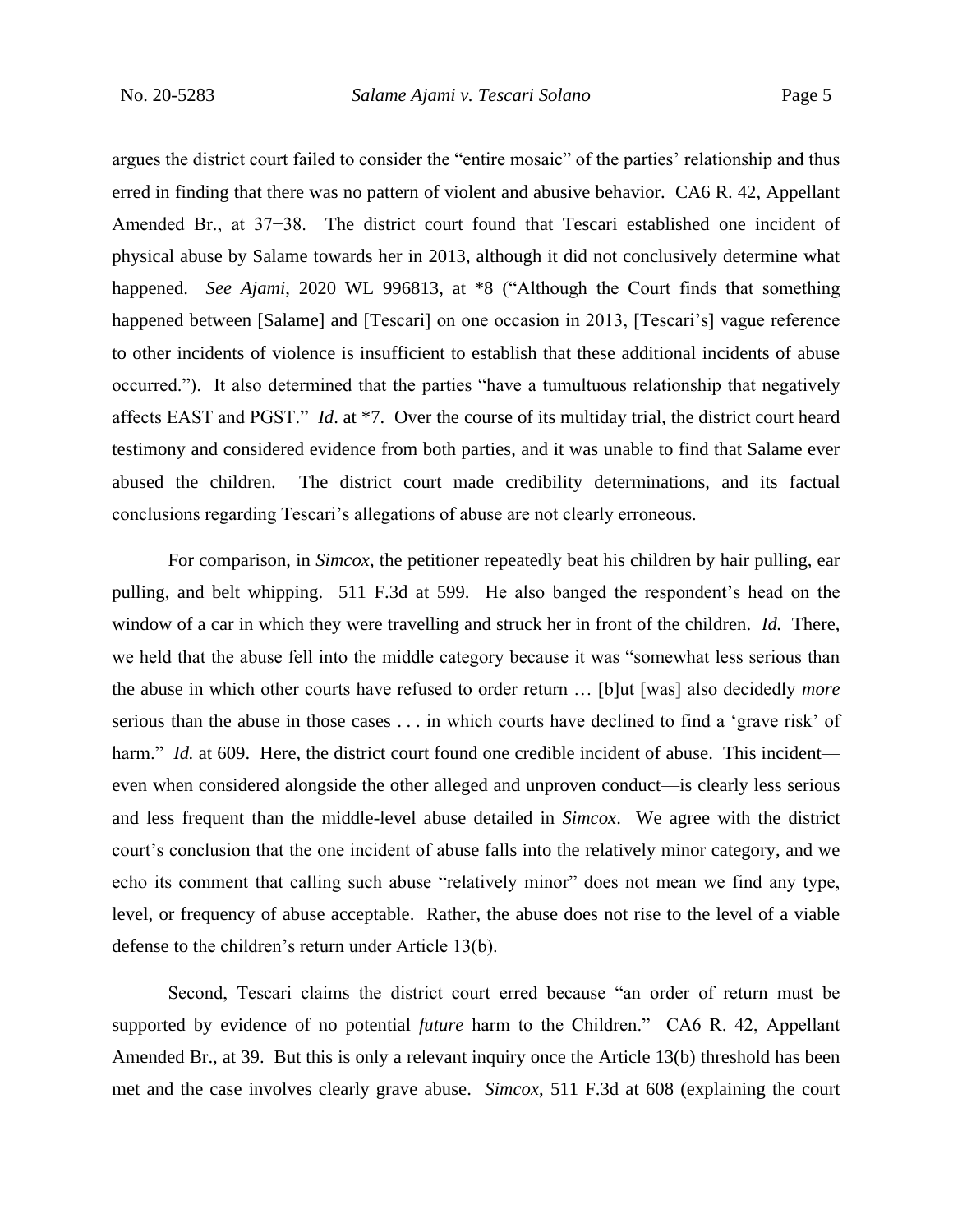should refuse to grant a petition of return in cases where the abuse falls into the clearly grave category "unless 'the rendering court [can] satisfy itself that the children will in fact, and not just in legal theory, be protected if returned to their abuser's custody'" (quoting *Van De Sande v. Van De Sande*, 431 F.3d 567, 570 (7th Cir. 2005))). Because the abuse in this case is relatively minor, the district court had no discretion to refuse the petition nor to consider evidence of potential future harm.

#### **B.**

Tescari claims the district court "erred in finding that the children do not face a grave risk of physical or psychological harm from a return to Venezuela, a zone of war and famine"; thereby placing herself and the children in an intolerable situation. CA6 R. 42, Appellant Amended Br., at 22. The difference between exposing a child to a "grave risk of harm" and subjecting a child to an "intolerable situation" is not clearly established in our court's precedent. But an "'intolerable situation' must be different from 'physical or psychological harm,' but nevertheless serious," meaning "either it cannot be borne or endured, or it fails some minimum standard of acceptability." *Pliego v. Hayes*, 843 F.3d 226, 233 (6th Cir. 2016). An "intolerable situation" can arise when the state of habitual residence is experiencing civil instability. *See id*. at 232−33. Similarly, a grave risk of harm exists when "return of the child puts the child in imminent danger *prior* to the resolution of the custody dispute—e.g., returning the child to a zone of war, famine, or disease." *Friedrich*, 78 F.3d at 1069. But an intolerable situation does not arise merely when the child would be returned to a country "where money is in short supply, or where educational or other opportunities are more limited than in the requested State." *Id.* at 1068−69. Whether reviewed for grave risk of harm or intolerable situation, this is an inquiry that evaluates both Venezuela's overall dangerousness and the particular circumstances the children would face if returned to Venezuela. *See Mendez Lynch v. Mendez Lynch*, 220 F. Supp. 2d 1347, 1364 (M.D. Fla. 2002); *see also Pliego*, 843 F.3d at 232 (citing *id*. at 1364−65).

First, we note the lack of precedent identifying any country as a zone of war sufficient to trigger the grave risk or intolerable situation exception.**<sup>1</sup>** In *Silverman v. Silverman*, the Eighth

**<sup>1</sup>**Neither the district court nor the parties cite any cases to the contrary.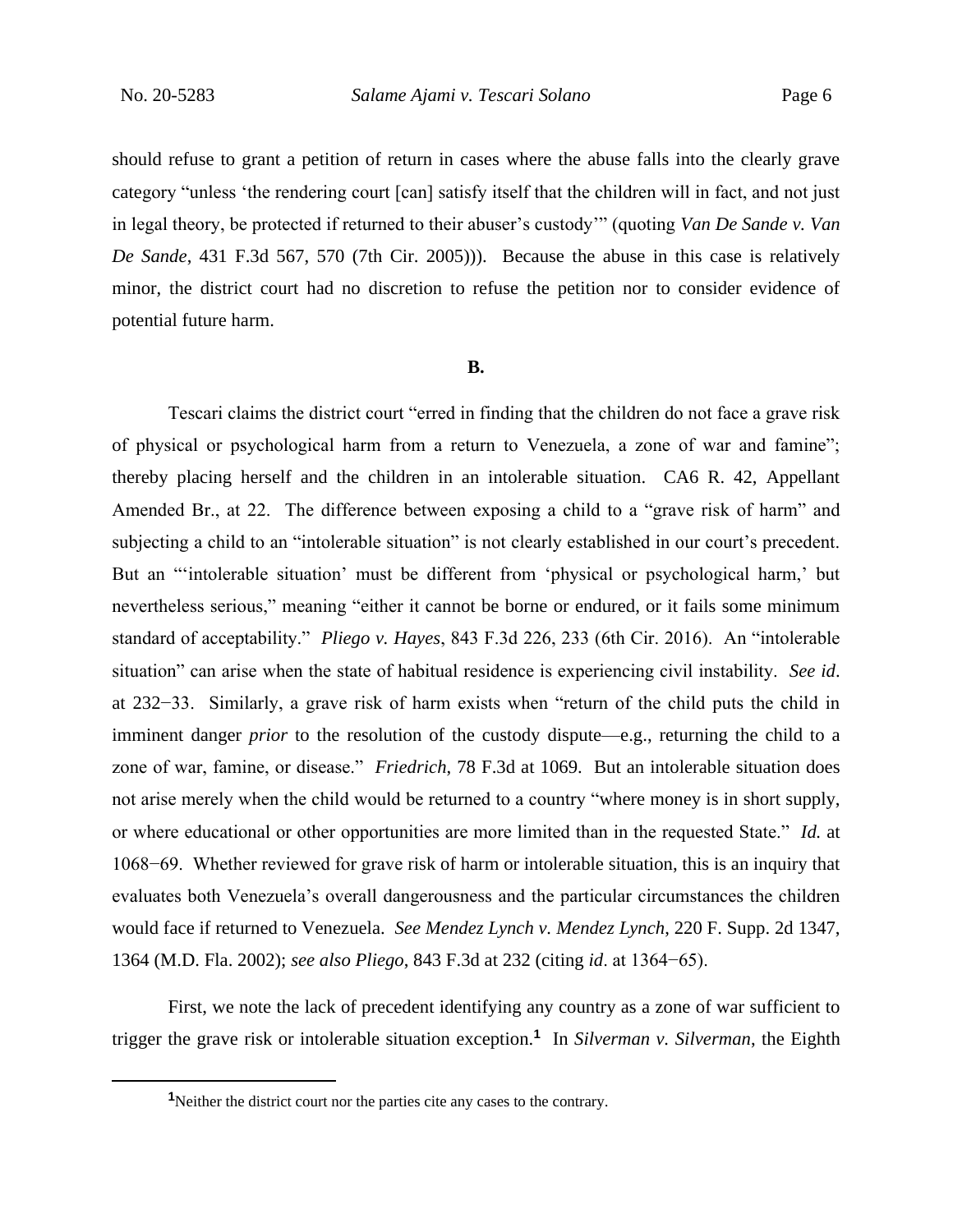Circuit overturned the district court's conclusion that violence in Israel "constitute[d] a 'zone of war,' warranting application of the 'grave risk' exception." 338 F.3d 886, 900 (8th Cir. 2003). It based its decision, in part, on the fact that schools and businesses were open, the general regional violence threatened everyone in Israel, and it was not putting the children in any more specific danger than when their mother voluntarily moved them there. *Id*.

Turning to Venezuela, a district court in Massachusetts noted that the conditions in the country are "analogous to countries experiencing war, famine, or disease, such as Syria, Somalia, Afghanistan, and Iraq," however it did not need to determine whether the child would face a grave risk of harm if returned to Venezuela because the child had reached a degree of maturity for his preference to be considered. *Avendano v. Balza*, 442 F. Supp. 3d 417, 431 (D. Mass. Feb. 25, 2020), *aff'd*, 985 F.3d 8 (1st Cir. 2021). On the other hand, a district court in Florida recently considered Venezuela's food and medicine shortages and violent protests, and it held these conditions do not rise to the level of a zone of war, famine, or disease. *Crespo Rivero v. Carolina Godoy*, No. 18-cv-23087, 2018 WL 7577757, at \*4 (S.D. Fla. Oct. 12, 2018). We also note that Venezuela is not actively torn by civil war—it remains a single integrated country capable of signing international treaties. As such, it remains a fellow signatory to the Hague Convention.

Here, the parties presented evidence of the humanitarian and political crises unfolding in Venezuela and evidence of the particular circumstances the children would face if returned. Admissible evidence included testimony regarding the frequent protests in Barquisimeto, an incident of criminal violence against the family in their home approximately ten years ago, and shortages of gas, water, food, electricity, and medication. But the district court also received evidence that the protests are avoidable by not traveling on certain streets, the grocery store near Salame's home is stocked with food and water, Salame's home is equipped with a generator, the family has access to medical care and medication, and the children will return to their school and soccer teams. Ultimately, Tescari and Salame paint very different pictures of family life in the children's home country. Considering both parties' evidence, the district court determined Salame could provide the children with shelter, food, and medication in Venezuela. This factual finding is not clearly erroneous.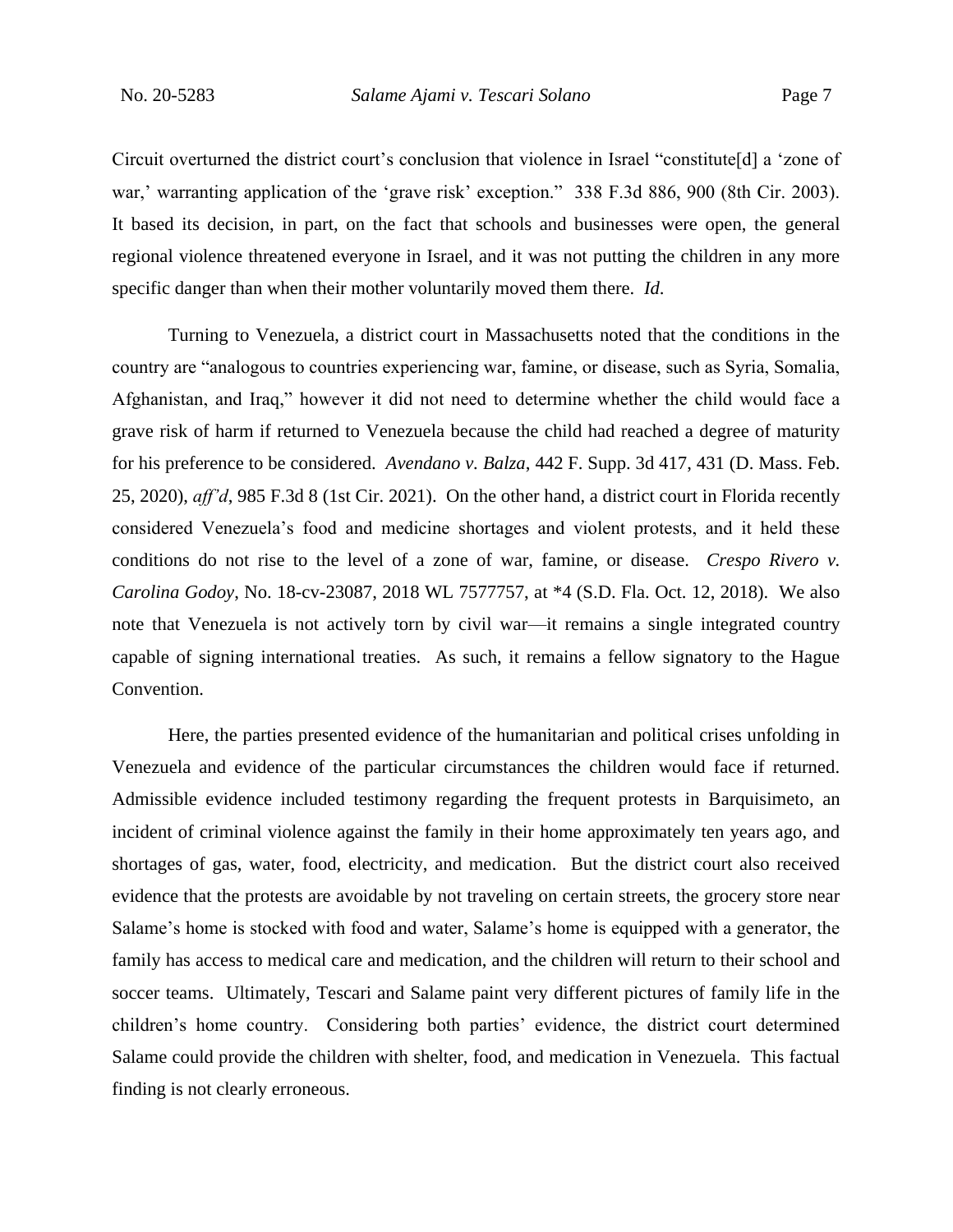We recognize that Venezuela has been suffering from years-long, well-documented political and socioeconomic crisis, characterized by economic instability, power outages, food and medicine shortages, and violent protests. But we must base our decision on the record evidence, and we are required to consider the particular circumstances to which the children are returning. EAST and PGST are being returned to a home with adequate shelter, food, water, and medical care. Although the conditions in Venezuela are less stable than those the children likely enjoyed in Murfreesboro, Tennessee, this does not mean they would face an intolerable situation or a grave risk of harm upon return. Despite Venezuela's political schisms and civil unrest, Tescari failed to introduce sufficient evidence that it is a zone of war, famine, or disease warranting an Article 13(b) affirmative defense.

#### **C.**

Tescari argues the district court erred by concluding that the Venezuelan court system can adjudicate the parties' custody dispute. She claims her custody dispute cannot be adjudicated in her children's home country because she "cannot travel to Venezuela to participate in custody proceedings, nor will the Venezuelan court system meaningfully adjudicate custody," and this constitutes an intolerable situation. CA6 R. 42, Appellant Amended Br., at 30. In *Pliego*, we held that an "intolerable situation" can "encompass situations where the courts of the state of habitual residence are practically or legally unable to adjudicate custody." 843 F.3d at 232. Whether an intolerable situation exists is a mixed question of fact and law we review de novo, but the district court's underlying factual determination that Venezuelan courts can adjudicate custody is reviewed for clear error. *See id.* ("[E]ven though a showing that Turkish courts could not properly adjudicate custody in this case could amount to an intolerable situation, the district court did not clearly err as a matter of fact in finding that Turkish courts could adjudicate custody.").

Tescari does not argue she is legally unable to adjudicate custody in Venezuela. Rather, she claims that she cannot participate in custody proceedings there because she "cannot travel to Venezuela without a grave risk of harm to herself." CA6 R. 42, Appellant Amended Br., at 30. She argues that because she was granted political asylum in the United States, allegedly due to her fear of the Maduro regime, she cannot return to adjudicate custody as it would place her in an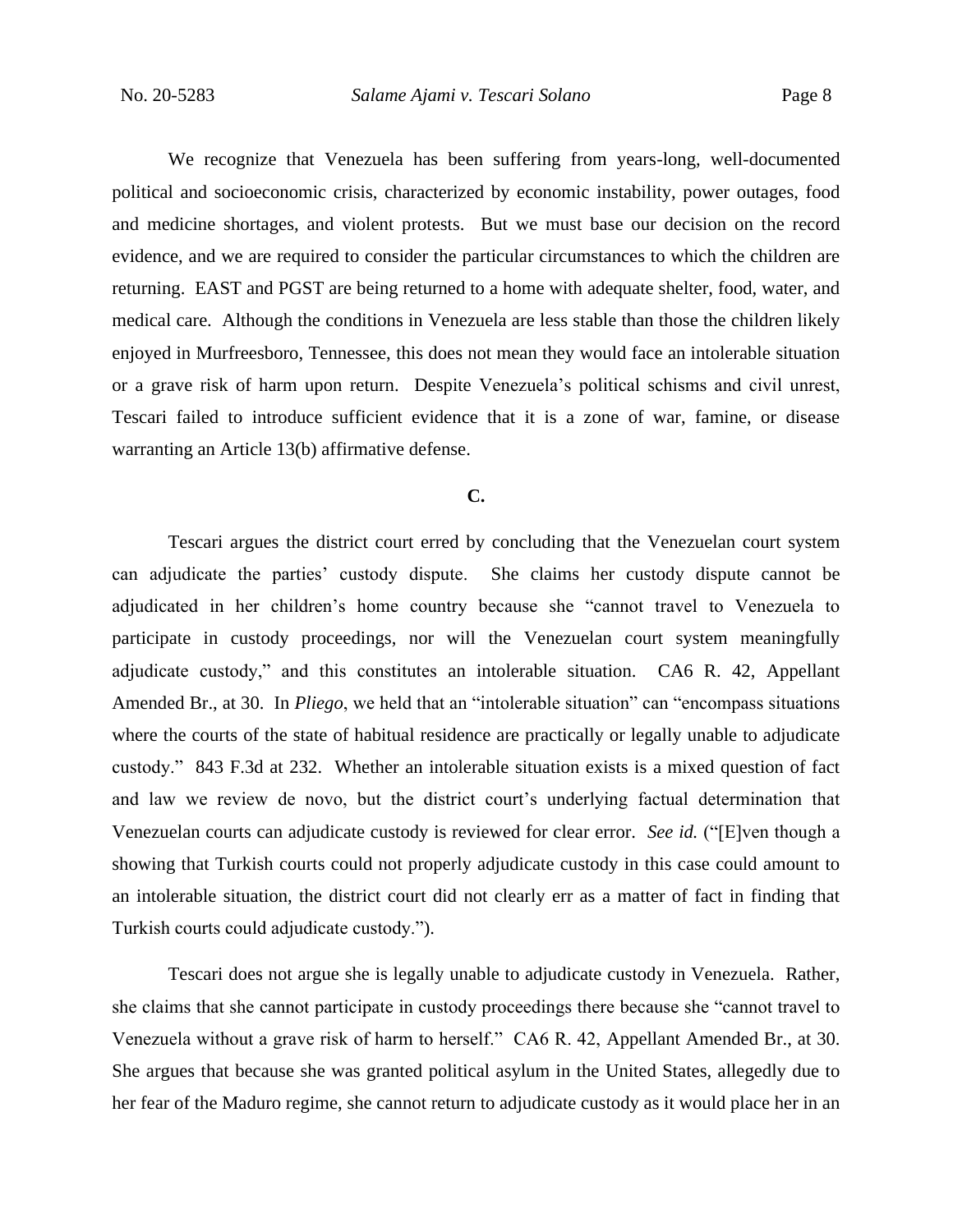intolerable situation or subject her to a grave risk of harm. Notably, this is not an argument she raised in the district court proceedings. Generally, we "decline to entertain arguments not presented in the first instance to the trial court." *Brown v. Crowe*, 963 F.2d 895, 897 (6th Cir. 1992). Although Tescari's claim of fear may be relevant to her ability to adjudicate custody in Venezuela, this is a matter of first impression on appeal, and we decline to consider it.

Tescari next argues that the district court erred in concluding that she failed to prove the corruption of the Venezuelan courts and the undue influence of Salame. Tescari points to testimony about general corruption in the Venezuelan judiciary, testimony about persecution of political opposition leaders, and her attorney's testimony about proceedings being biased in favor of Salame due to his political connections. However, there was also evidence that Tescari's attorney has been able to file documents, review case files, and even secured a new judge to oversee the parties' custody dispute after requesting recusal of the previous judge. Ultimately, the district court found that delays in court proceedings among the parties and other examples of purported corruption "are not so severe as to indicate the Venezuelan courts are corrupt or that they would be unable to fairly adjudicate the custody dispute." *Ajami*, 2020 WL 996813, at \*19. This factual finding is not clearly erroneous, and any defects in the Venezuelan court system fall short of what is required for an intolerable situation. *Pliego*, 843 F.3d at 235.

#### **D.**

Lastly, Tescari argues the district court failed to properly consider her grant of asylum, thereby "threaten[ing] the sovereignty of the executive branch." CA6 R. 42, Appellant Amended Br., at 43. She claims the district court's order effectuating return, despite the children's asylee status, usurps Congress's authority and renders null the executive branch's asylum determination. (*Id*. at 25.)We find Tescari's argument without merit because the district court has the authority to order the return of wrongfully removed children, regardless of whether the children were previously granted asylum.

The Fifth Circuit considered a similar question in *Sanchez v. R.G.L.*, 761 F.3d 495 (5th Cir. 2014). In *Sanchez*, three children sought reversal of the district court's finding under the Convention that they should be returned to their mother in Mexico. *Id*. at 499. While their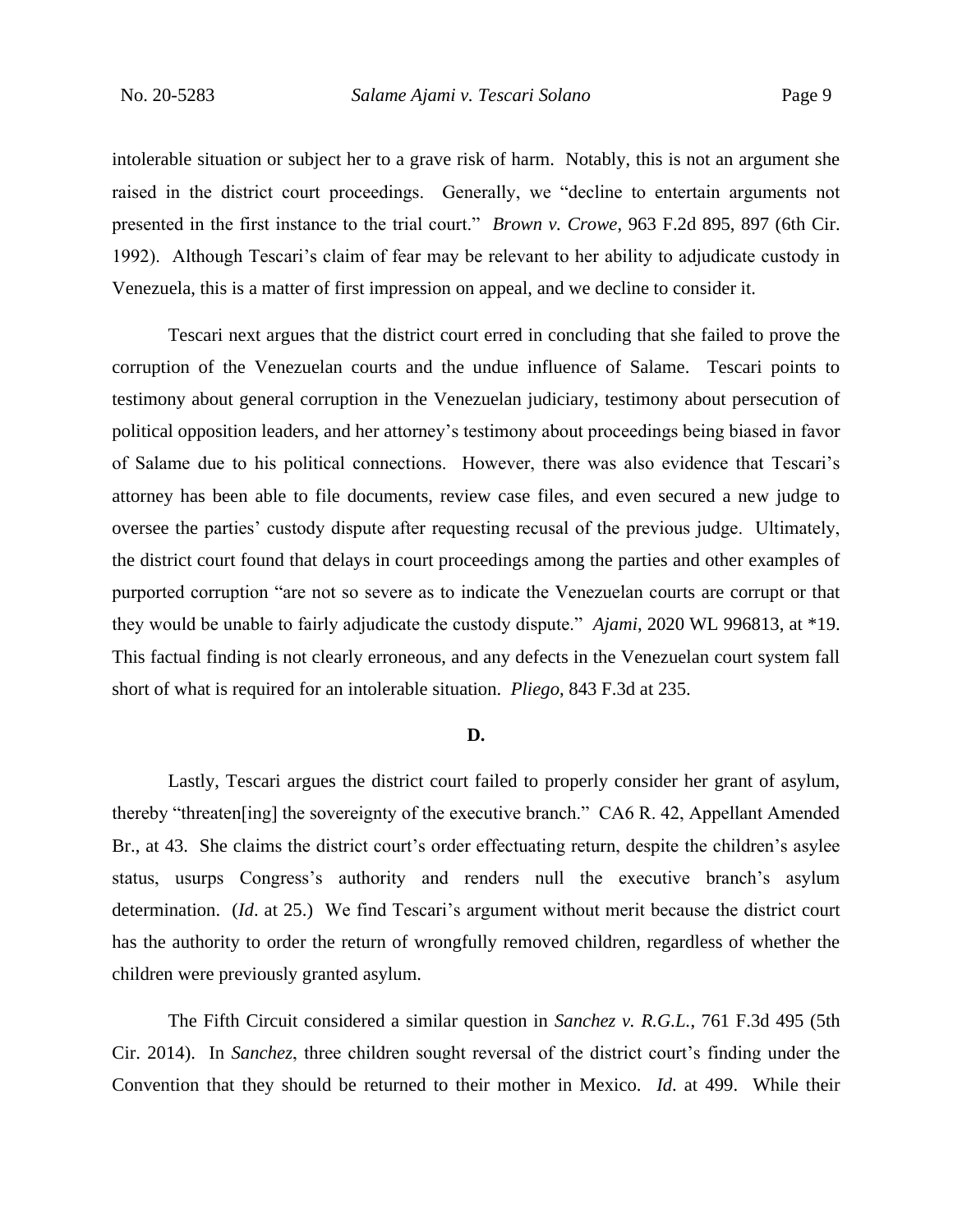appeal was pending, the children were granted asylum in the United States pursuant to 8 U.S.C. § 1158, which states "the Attorney General … shall not remove or return the alien to the alien's country of nationality." *Id.* at 501−02. This grant of asylum is discretionary and requires that the recipient have suffered past persecution or demonstrate a "well-founded fear of persecution on account of race, religion, nationality, membership in a particular social group, or political opinion." 8 U.S.C. § 1101(a)(42)(A), *incorporated by* 8 U.S.C. § 1158(b)(1)(B)(i). On appeal, the children argued that the grant of asylum superseded the district court's order. *Sanchez*, 761 F.3d at 509.

The Fifth Circuit rejected this argument, refusing to hold that the grant of asylum must be revoked before the children could be returned to Mexico. *Id.* at 510. The court held that "[t]he language of the INA indicates that the discretionary grant of asylum is binding on the Attorney General or Secretary of Homeland Security." *Id.* However, no authority was offered "that the discretionary grant of asylum confers a right to remain in the country despite judicial orders under this Convention." *Id.* Moreover, "[t]he asylum grant does not supercede the enforceability of a district court's order that the children should be returned to their mother, as that order does not affect the responsibilities of either the Attorney General or Secretary of Homeland Security under the INA." *Id.* The court recognized that the factors relevant to an asylum grant may also be "relevant to whether the Hague Convention exceptions to return should apply." *Id.* But *Sanchez* did not hold that the fact asylum was granted, in and of itself, is a basis for remand. *Id*. Rather, it was the newly available evidence associated with the asylum proceedings that the Fifth Circuit remanded for the district court to consider.Further, "[d]espite similarities, the asylum finding that the children have a well-founded fear of persecution does not substitute for or control a finding under Article 13(b) of the Convention about whether return 'would expose the child to physical or psychological harm or otherwise place the child in an intolerable situation.'" *Id*. (citation omitted).

The case before us is slightly different in that Tescari and, derivatively, the children were granted asylum *before* the district court ordered return of the children. But, as in *Sanchez*, she and the children were granted asylum under 8 U.S.C. § 1158, and we adopt the Fifth Circuit's reasoning here. "The judicial procedures under the Convention do not give to others, even a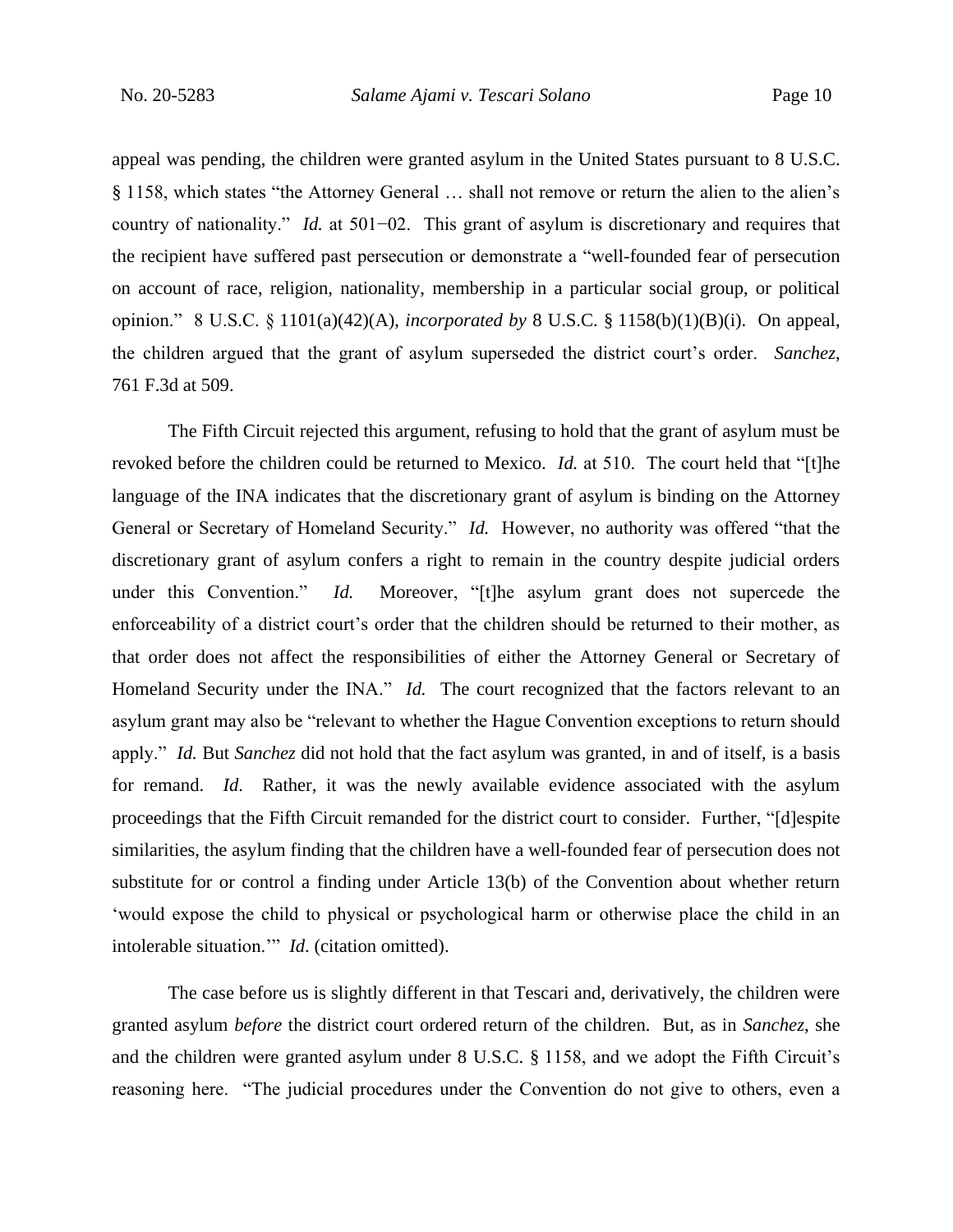governmental agency, authority to determine [the] risks" children may face upon return to their country of habitual residence. *Sanchez*, 761 F.3d at 510*.* Thus, "an asylum grant does not remove from the district court the authority to make controlling findings on the potential harm to the child." *Id.* The district court made independent findings on whether the children would face an intolerable situation or a grave risk of harm in Venezuela, considering all offered, admissible, and relevant evidence. "The prior consideration of similar concerns in a different forum" may be relevant, but a grant of asylum does not strip the district court of its authority to make controlling findings regarding circumstances the children may face upon return. *Id*.

We also note the difference in evidentiary burdens between asylum proceedings and those under the Convention's framework. To be granted asylum, eligibility must be shown by a preponderance of the evidence. *See* 8 C.F.R. § 1208.13(a), (b)(1)(i). But for an Article 13(b) affirmative defense to apply, the respondent must establish the exception by clear and convincing evidence. 22 U.S.C. § 9003(e)(2). Additionally, the opportunity for participation by interested parties may be different—here, Salame did not participate in the asylum proceedings.

Although the Fifth Circuit vacated the district court's return order and remanded the matter to the district court to consider the newly "available evidence from the asylum proceedings," we do not find remand necessary here. *Sanchez*, 761 F.3d at 511. Here, the district court did not explicitly mention the grant of asylum in its Order. But the grant of asylum was discussed at trial, and the district court admitted into evidence Tescari's "Asylum Approval" document.**<sup>2</sup>** Tescari had the opportunity to present evidence from the asylum proceedings, which may have also been relevant to the instant proceedings, to the district court but failed to do so. Now, on appeal, she fails to point to any evidence that would have been elicited from the asylum proceedings that the district court failed to cover over the course of the four-day trial. Her argument rests solely on the district court's lack of a discussion of the effect of the grant of asylum itself in its Order. But a grant of asylum does not substitute for the district court's determination that Tescari failed to establish an Article 13(b) affirmative defense based on grave

**<sup>2</sup>**On appeal, Salame claims we may not rely on this document, marked D-20 at trial, because it was not admitted into evidence. Although Salame's attorney objected to D-20 when it was shown to Tescari at trial, she withdrew her objection the next day. The updated exhibit list also indicates that D-20 was admitted.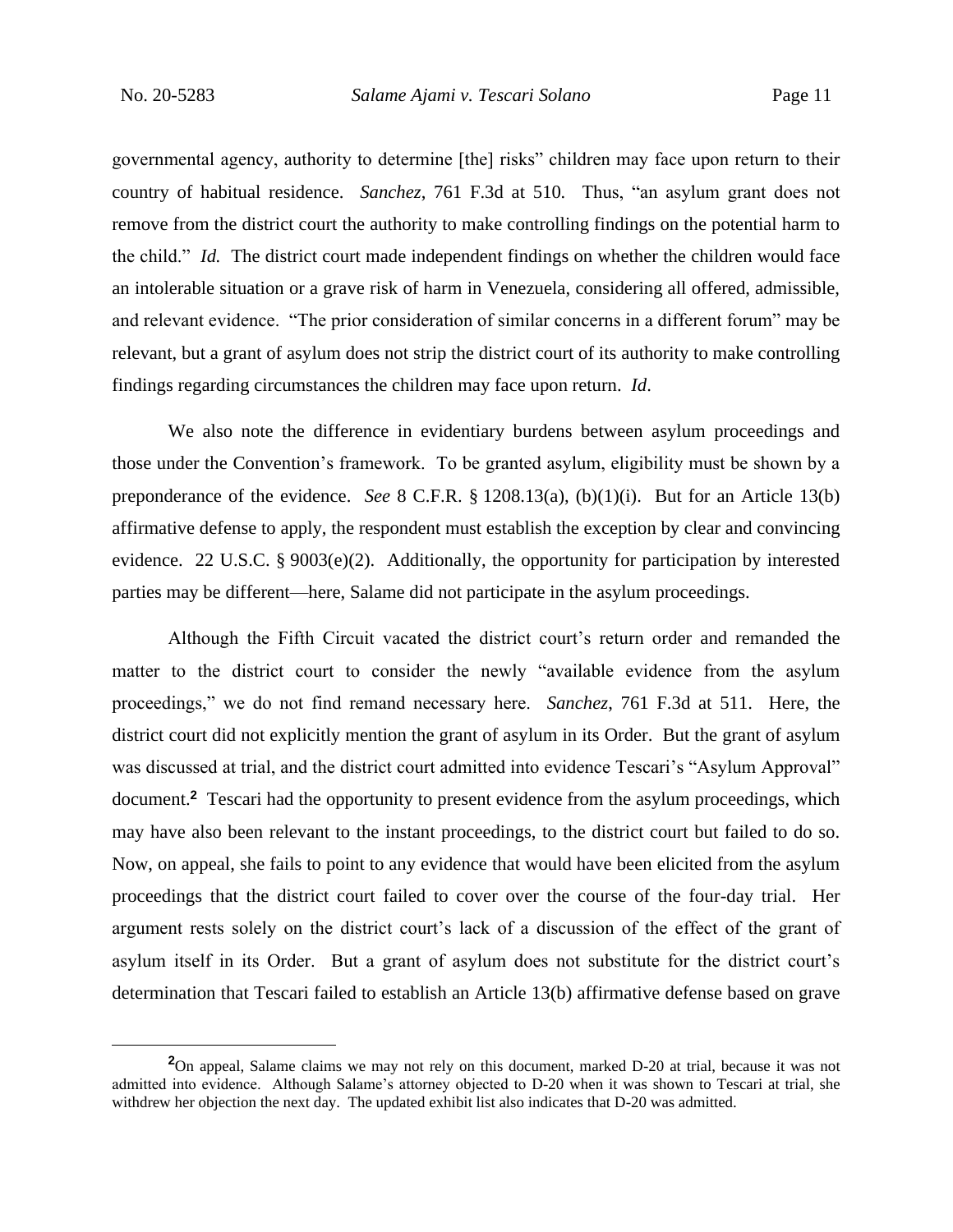risk of harm or intolerable situation. Nor does it substitute for our own de novo finding of the same.

While the factors that go into a grant of asylum may be relevant to determinations under the Hague Convention,<sup>3</sup> the district court has a separate and exclusive responsibility to assess the applicability of an Article 13(b) affirmative defense. We reject Tescari's argument that a grant of asylum deprives federal courts of authority to enforce the Hague Convention.

#### **III.**

We affirm the district court's order that EAST and PGST be returned to their habitual residence in Venezuela.

<sup>&</sup>lt;sup>3</sup>We do not hold that a district court need not consider a grant of asylum at all. Rather, under these circumstances, in which Tescari had the opportunity to present evidence related to her asylum to the district court and fails to point to any evidence from the asylum proceedings that may also have been relevant to the Article 13(b) analysis, remand is not necessary for the district court to mention the piece of paper itself. The effects of the asylum grant may be relevant to the Article 13(b) analysis, but Tescari's argument on appeal is that the district court's failure to examine her asylum grant "threatens the sovereignty of the executive branch." CA6 R. 42, Appellant Amended Br., at 43. This argument is without merit and irrelevant to the Article 13(b) analysis. Insofar as Tescari argues the grant of asylum affects her other claims, these issues were not raised in the district court and, as discussed above, we decline to consider them.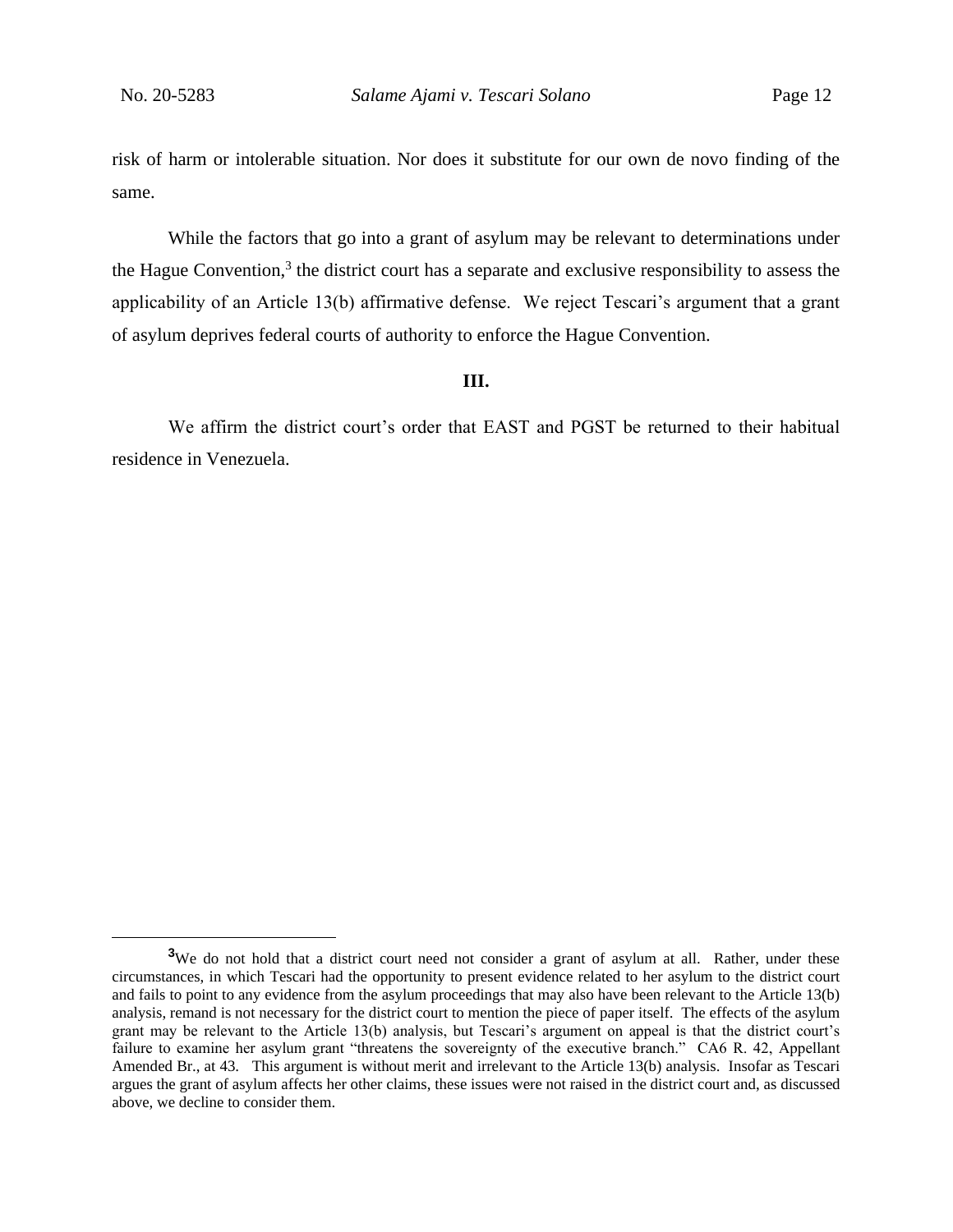# **DISSENT** \_\_\_\_\_\_\_\_\_\_\_\_\_\_\_\_\_

\_\_\_\_\_\_\_\_\_\_\_\_\_\_\_\_\_

KAREN NELSON MOORE, Circuit Judge, dissenting. The Hague Convention governs proceedings when children are wrongfully removed from their country. But other international and domestic human rights obligations provide special protections for refugees. Although grants of asylum do not control the outcome of a proceeding under the Hague Convention, they do inform the Hague Convention's application, and a district court abuses its discretion when it declines even to consider them. I respectfully dissent.

# **A. Statutory and International Law Background**

Before turning to the specifics of this case, I start by discussing the mandates imposed by the Hague Convention and international and domestic asylum law. The Hague Convention on the Civil Aspects of International Child Abduction has the dual purposes of "secur[ing] the prompt return of children wrongfully removed to or retained in any Contracting State" and "ensur[ing] that rights of custody and of access under the law of one Contracting State are effectively respected in the other Contracting States." Hague Convention, art. 1, Oct. 25, 1980, T.I.A.S. No. 11,670, 1343 U.N.T.S. 89 ("Hague Convention"). Wrongful removals and retentions are those that are "in breach of rights of custody . . . under the law of the State in which the child was habitually resident immediately before the removal or retention" if "those rights were actually exercised . . . or would have been so exercised but for the removal or retention." *Id.* art. 3.

The International Child Abduction Remedies Act ("ICARA"), 22 U.S.C. §§ 9001–11, implements the Hague Convention. ICARA provides that parents may petition a federal or state court to return children who have been wrongfully removed, *id.* § 9003(b), and the petitioner must show by a preponderance of evidence "that the child has been wrongfully removed or retained within the meaning of the Convention," *id.* § 9003(e)(1)(A). "[A] court in the abductedto nation has jurisdiction to decide the merits of an abduction claim, but not the merits of the underlying custody dispute." *Friedrich v. Friedrich*, 78 F.3d 1060, 1063 (6th Cir. 1996).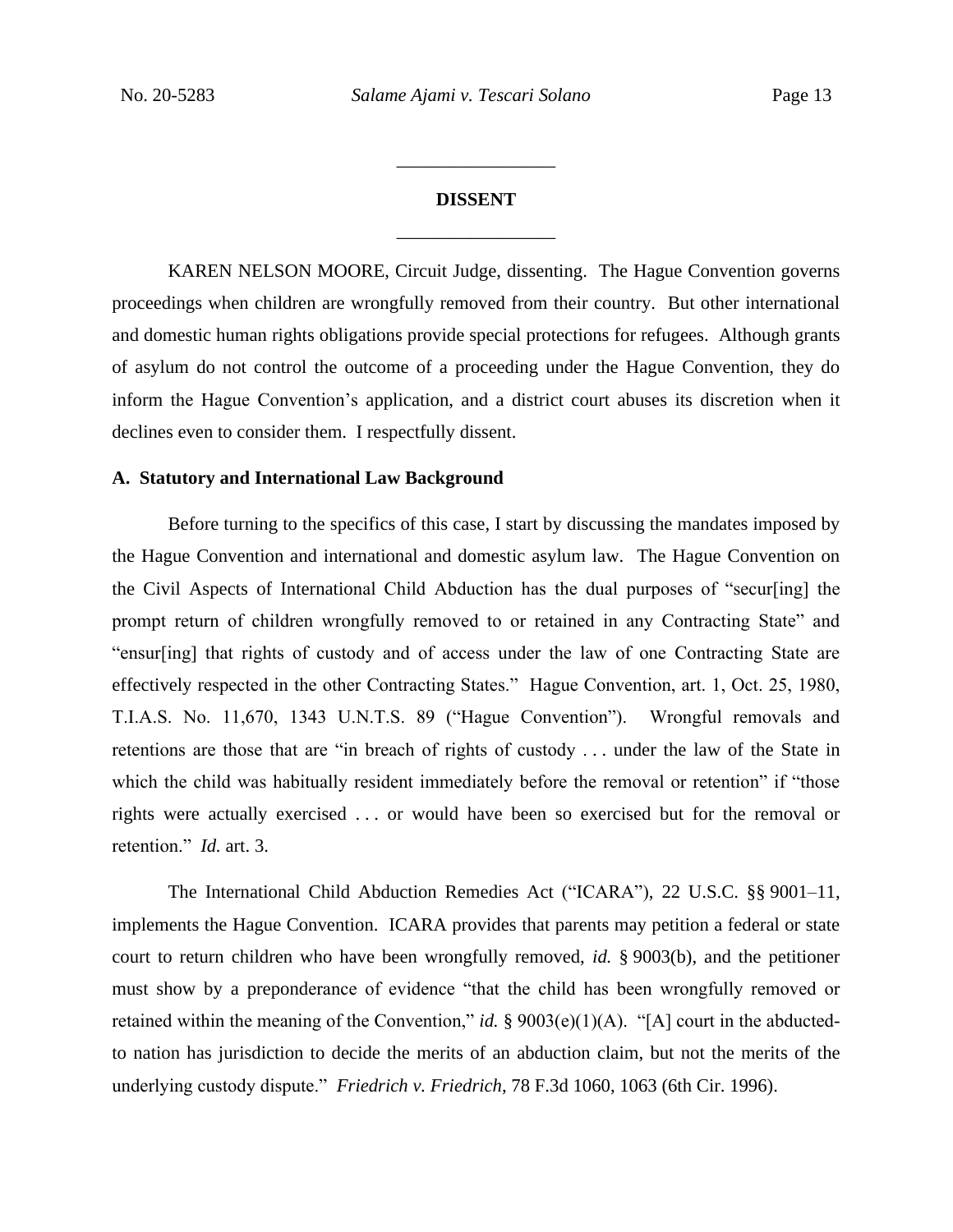The Hague Convention establishes various affirmative defenses for respondents who oppose children's return. Two are relevant to this case. The first, found in Article 13(b), applies when "there is a grave risk that [the child's] return would expose the child to physical or psychological harm or otherwise place the child in an intolerable situation." The second, found in Article 20, is operative when "[t]he return of the child . . . would not be permitted by the fundamental principles of the requested State relating to the protection of human rights and fundamental freedoms." A respondent must establish these defenses by clear and convincing evidence. 22 U.S.C. § 9003(e)(2).

Although these exceptions are "narrow," they are not insignificant. 22 U.S.C. § 9001(a)(4). This court has previously cautioned against "making the threshold so insurmountable that district courts will be unable to exercise any discretion in all but the most egregious cases." *Simcox v. Simcox*, 511 F.3d 594, 608 (6th Cir. 2007). These affirmative defenses are important because "the Convention's mandate of return gives way before the primary interest of any person in not being exposed to physical or psychological danger." *Id.* at 609 (internal quotation omitted).

The affirmative defenses are implicated when a family has received asylum. To qualify for asylum, a person must have been persecuted or have "a well-founded fear of persecution on account of race, religion, nationality, membership in a particular social group, or political opinion." 8 U.S.C. § 1101(a)(42), incorporated by 8 U.S.C. § 1158(b)(1)(B)(i). "In the case of an alien granted asylum," as is the case with Tescari and her children, "the Attorney General . . . shall not remove or return the alien to the alien's country of nationality." *Id.* § 1158(c)(1)(A).

Recognizing the overlap between the Hague Convention's affirmative defenses and the asylum inquiry, the Fifth Circuit held in *Sanchez v. R.G.L.*, 761 F.3d 495, 510 (5th Cir. 2014), that "[t]he children's asylum grant . . . is relevant to whether the Hague Convention exceptions to return should apply." The Fifth Circuit recognized that "[t]he district court makes an independent finding of potential harm to the children," in part because "the evidentiary burdens in the asylum proceedings and those under ICARA's framework are different." *Id.* Nonetheless, it concluded that "grants of asylum are relevant to any analysis of whether the Article 13(b) or 20 exception applies." *Id.* at 511. The Fifth Circuit remanded the case to the district court "to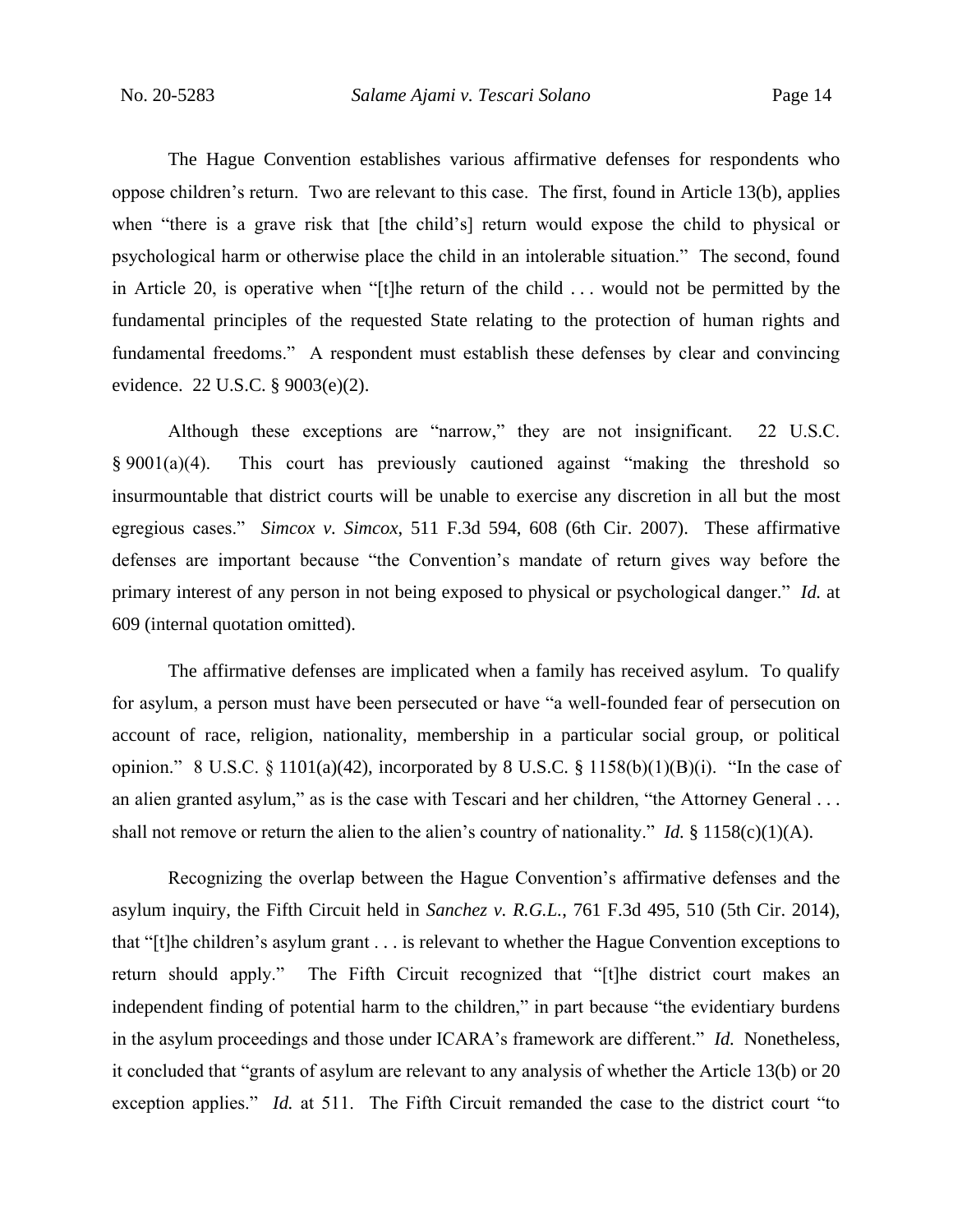consider the asylum grants, assessments, and any related evidence not previously considered that relates to whether Article 13(b) or 20 applies."**<sup>1</sup>** *Id.* In short, although the Fifth Circuit acknowledged that an asylum grant does not control the outcome of a case brought pursuant to the Hague Convention, the asylum grant is relevant, and the district court should consider it.

At least one court outside of the United States has considered the interplay between asylum and the Hague Convention. In *A.M.R.I. v. K.E.R.*, [2011] O.N.C.A. 417 (Can. Ont. C.A.), the Court of Appeals for Ontario that held that the Hague Convention did not require the return of a child who had been granted refugee status. The Canadian court explained:

[T]he principle of non-refoulement is directly implicated where the return of a refugee child under the Hague Convention is sought. Nothing in the [Immigration and Refugee Protection Act (IRPA)] purports to exempt child refugees from the application of s. 115 in a Hague Convention case. Nor does the Hague Convention purport to elevate its mandatory return policy above the principle of non-refoulement.

In our view, properly interpreted, the Hague Convention contemplates respect for and fulfillment of Canada's non-refoulement obligations. Specifically, art. 13(b) of the Hague Convention permits the refusal of an order of return concerning a child, who would otherwise be automatically returnable under art. 12, if "there is a grave risk that his or her return would expose the child to physical or psychological harm or otherwise place the child in an intolerable situation." In addition, art. 20 provides for the denial of an order of return if it would not be permitted "by the fundamental principles of the requested State relating to the protection of human rights and fundamental freedoms." In accordance with the interpretive principles set out above, arts. 13(b) and 20 must be construed in a manner that takes account of the principle of non-refoulement.

[2011] O.N.C.A. 417  $\P$  67–68. The court further explained that "[u]nder both s. 115 of the IRPA and its international human rights obligations, Canada is prohibited from engaging in the refoulement of Convention refugees, including refugee children." *Id.* ¶ 71. "Consequently, the exception to return under art. 20 is engaged in cases involving refugee children." *Id*. Likewise, "when a child has been recognized as a Convention refugee by the [Immigration and Refugee Board], a rebuttable presumption arises that there is a risk of persecution on return of the child,"

**<sup>1</sup>**After the Fifth Circuit's decision, the mother withdrew her request for the children's return, so the district court never considered this issue. *Sanchez v. Sanchez*, No. SA-12-CA-568-XR, 2015 WL 3448009, at \*6 (W.D. Tex. May 27, 2015).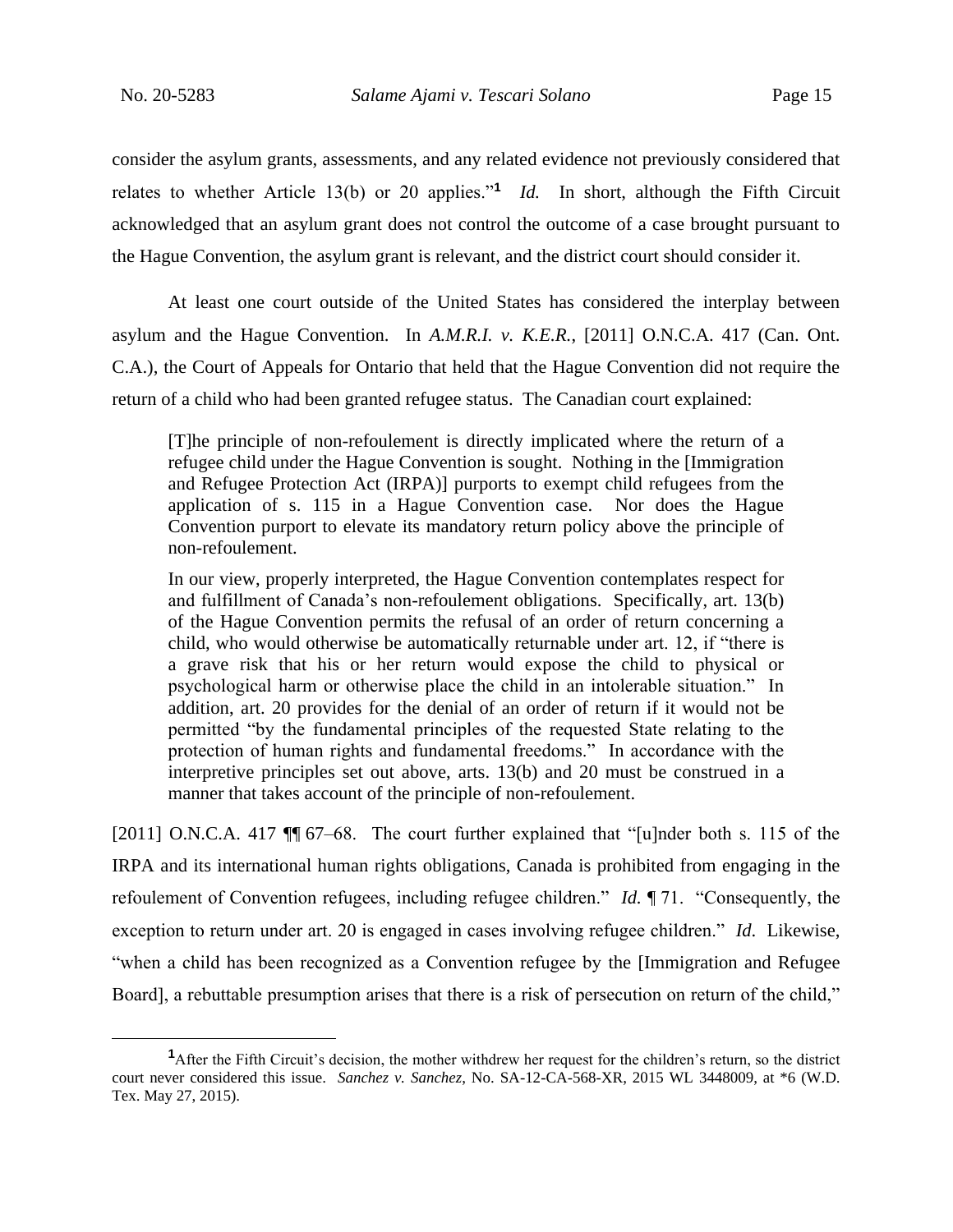which "clearly implicates the type of harm contemplated by art. 13(b) of the Hague Convention." *Id.* ¶ 74.

The Canadian court's opinion is "entitled to considerable weight" because it comes from a "sister signatory." *Abbott v. Abbott*, 560 U.S. 1, 12 (2010) (quoting *El Al Israel Airlines, Ltd. v. Tsui Yuan Tesng*, 525 U.S. 155, 176 (1999)). "The principle applies with special force here, for Congress has directed that 'uniform international interpretation of the Convention' is part of the Convention's framework." *Id.* (quoting 42 U.S.C. §§ 11601(b)(3)(B), now codified at 22 U.S.C. § 9001(b)(3)(B)).

To summarize: the Hague Convention generally favors the return of children, but its affirmative defenses create exceptions. As both domestic and international courts have recognized, those defenses are implicated when a party has received asylum. With this as background, I turn to Article 13(b), Article 20, and their application in this case.

### **B. Article 13(b)**

First, the asylum grants implicate the court's analysis under Article 13(b). This provision creates an affirmative defense to the Hague Convention's requirements when "there is a grave risk that [the child's] return would expose the child to physical harm or otherwise place the child in an intolerable situation." Hague Convention, art. 13(b). The "intolerable-situation" exception in Article 13(b) is "different from 'physical or psychological harm,' but nevertheless serious." *Pliego v. Hayes*, 843 F.3d 226, 233 (6th Cir. 2016). An intolerable situation either "cannot be borne or endured, or it fails some minimum standard of acceptability." *Id.* In a case such as this, in which a parent is granted asylum and children are granted derivative asylum, the "grave risk of harm" exception is not implicated, but the "intolerable situation" exception is.

The intolerable-situation exception "can encompass situations where the courts of the state of habitual residence are practically or legally unable to adjudicate custody." *Pliego*, 843 F.3d at 232. This exception is highly relevant in a case such as this, in which a parent has received asylum. In *Pliego*, we looked to decisions by foreign courts that held that the exception applied when a parent was unable to return to the country to which the other parent sought to have the child returned. *Id.* at 234–35 (collecting cases); *see Neumann v. Neumann*, 684 F.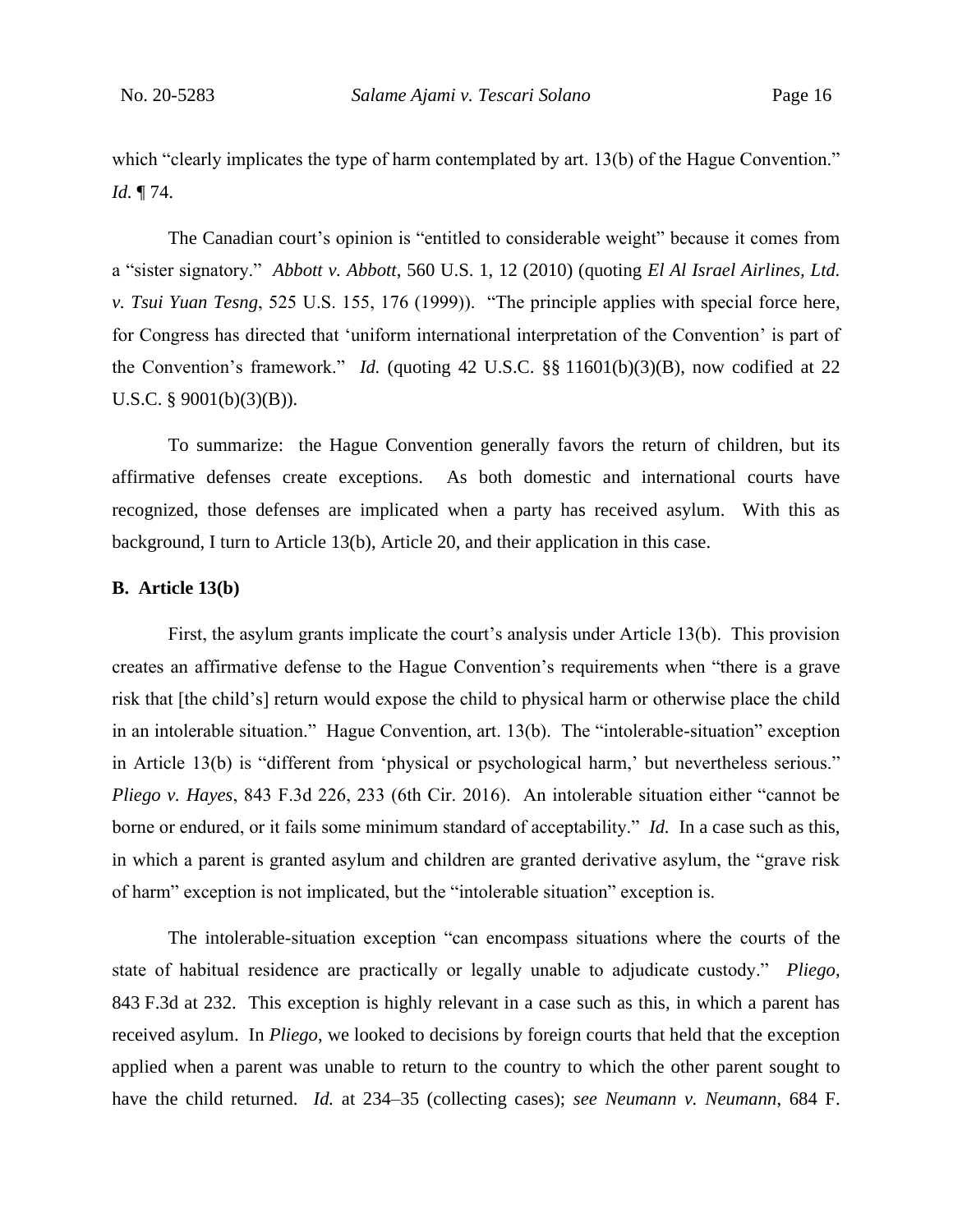App'x 471, 482 (6th Cir. 2017). For example, Australian courts have looked to whether a parent is able to get a visa to return to the country where the custody proceedings would have taken place. *See State Cent. Auth. of Victoria v. Ardito* (Unreported, Family Court of Australia, Joske J, 29 October 1997) ¶ 50 (Austl.) ("[T]he fact that the respondent is unable to gain entry into the United States for the purpose of appearing in these proceedings, amounts to what can only be described as a serious denial of natural justice. . . . Accordingly, I am of the opinion that the fact that the respondent is denied entry into the United States constitutes a grave, or in this case an almost certain risk, that the child Y will be placed in an intolerable situation."). A Canadian court has similarly suggested that a situation may be intolerable when a parent is unable to leave the country to participate in custody proceedings in other countries. *See Chan v. Chow,* [2001] 199 D.L.R. 4th 478, ¶¶ 65–66 (Can. B.C.C.A.).

The district court did not analyze whether Tescari can return to Venezuela. It did not consider the grant of asylum.**<sup>2</sup>** The district court evaluated the children's living situation whether Tescari "chooses to return to Venezuela with the Children" or "chooses not to return to Venezuela with the Children." *Ajami v. Solano*, No. 3:19-cv-00161, 2020 WL 996813, at \*9 (M.D. Tenn. Feb. 28, 2020). It also analyzed whether corruption in the Venezuelan courts rendered them unable to adjudicate the custody dispute. *Id.* at \*18–20. However, it never considered Tescari's grant of asylum in either of these discussions. Nor did it make an independent assessment of whether Tescari would be able to return to Venezuela, let alone whether she would be able to do so in light of her asylum status.**<sup>3</sup>**

This oversight is significant. Even apart from the risks that an asylee faces in their home country, an asylum grant impacts that person's ability to return. Individuals who are granted asylum in the United States may be unable to return to their home country without facing a substantial risk that their asylum will be revoked. *See* U.S. Citizen & Immigration Servs., Policy

<sup>&</sup>lt;sup>2</sup>The district court opinion discusses asylum only in the context of Salame's testimony that he did not give permission for Tescari to travel abroad with the children because he believed Tescari was planning to seek asylum in the United States. 2020 WL 996813, at \*2, 5.

**<sup>3</sup>**The majority incorrectly implies that, on appeal, Tescari's asylum argument is wholly disconnected from her Article 13(b) analysis. Maj. Op. at 12 n.3. However, Tescari's brief explicitly links her asylum grant, her inability to return to Venezuela, and Article 13(b). Appellant Br. at 30–31.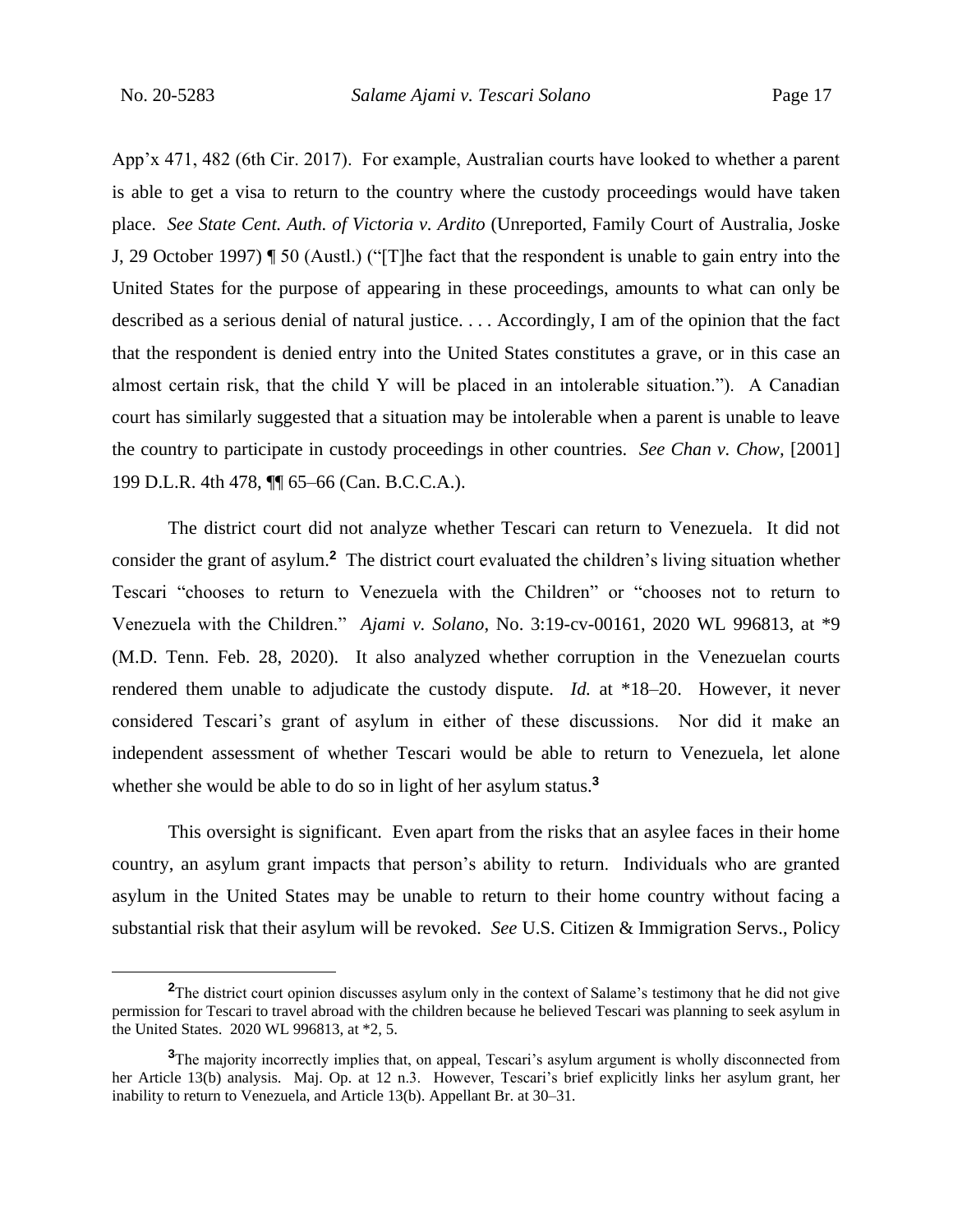Manual, Chapter  $6$  – Termination of Status and Notice to Appear Considerations,  $(A)(1)$ , https://www.uscis.gov/policy-manual/volume-7-part-m-chapter-6.

Children are placed in an intolerable situation when their parent is forced to choose between the risk that the parent will lose their asylum status in the United States and the risk that the parent will lose custody of the children if the parent fails to return to the country in which custody will be adjudicated. Although Tescari's attorney has continued to litigate on her behalf in Venezuelan courts despite her absence, *see, e.g.*, R. 101 (Tr. at 46) (Page ID #2658), it is unclear how effective these efforts can be. At the very least, the situation that the family in this case confronts is akin to a situation in which a parent cannot return the country of residence—a situation that our court has recognized as intolerable in *Pliego*, and that other signatories have likewise recognized as intolerable.

The intolerableness of this situation is further heightened in the asylum context because a child's parent must choose between living in the same country as the child and avoiding the parent's own well-founded fear of persecution. "[T]he Convention's mandate of return gives way before the primary interest of any person in not being exposed to physical or psychological danger[.]" *Simcox*, 511 F.3d at 609 (citations and internal quotation marks omitted)). It cannot be the case that the Hague Convention was intended to require the removal of children in such circumstances.

The majority's contrary holding relies almost exclusively on the Fifth Circuit's opinion in *Sanchez*, but it is irreconcilable with *Sanchez*'s holding. It is true that the Fifth Circuit held that "the asylum finding that the children have a well-founded fear of persecution does not substitute for or control a finding under Article 13(b) of the Convention." 761 F.3d at 510. It is also true that asylum adjudications apply a different evidentiary burden than the Hague Convention. From these two statements, the majority extrapolates that a district court need not consider an asylum grant at all. This all-or-nothing dichotomy stretches *Sanchez* past its breaking point and is inconsistent with both the Hague Convention and the United States's asylum obligations. An asylum grant is not dispositive. It remains, however, "relevant to any analysis of whether the Article 13(b) . . . exception applies." *Sanchez*, 761 F.3d at 511. For this reason, the district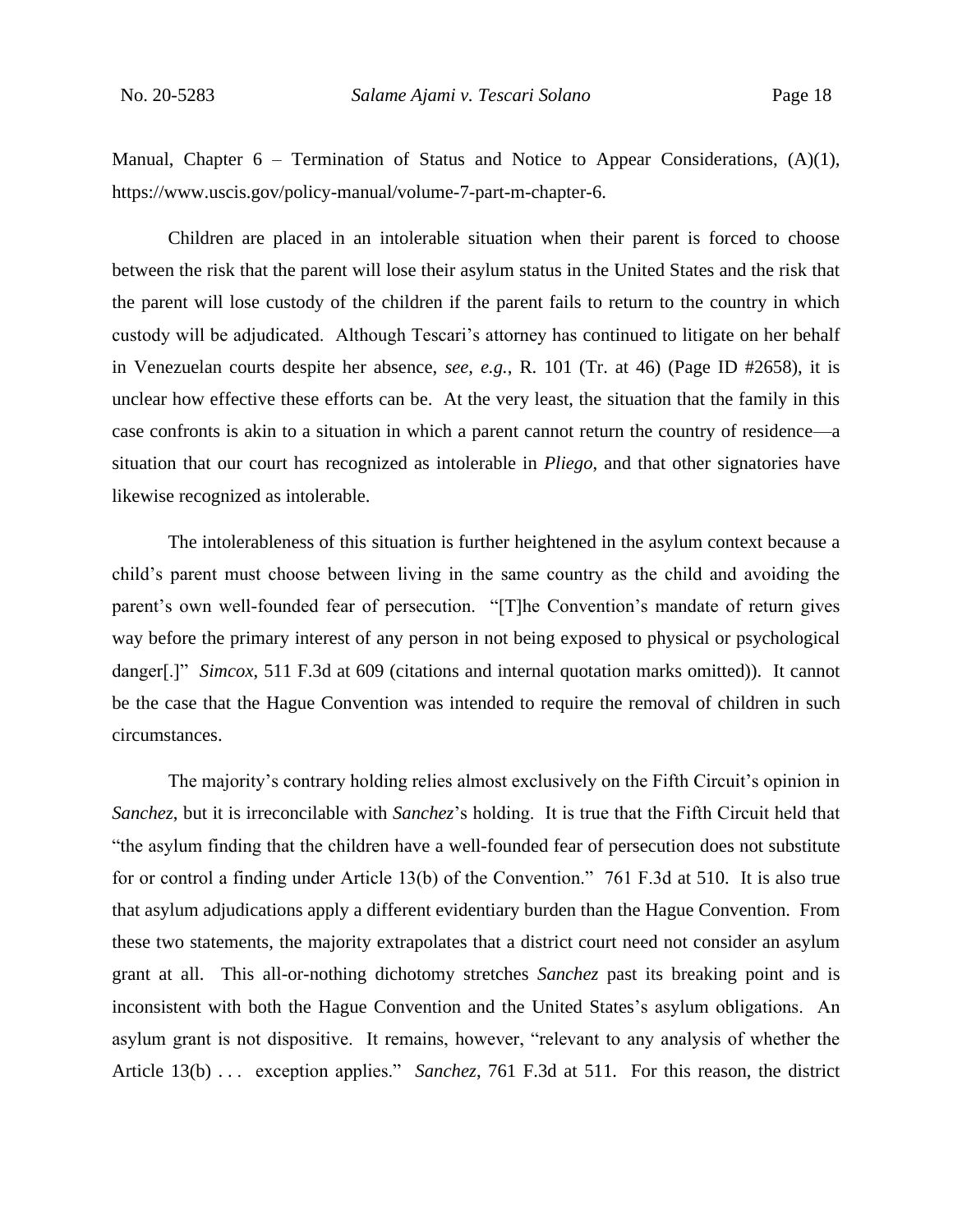court must consider a grant of asylum when deciding whether to order the return of a child pursuant to the Hague Convention.

#### **C. Article 20**

Although Article 13(b) alone suffices to show why the district court was required to consider the asylum grant, there is a parallel reason found in Article 20. The Article 20 affirmative defense applies when "[t]he return of the child . . . would not be permitted by the fundamental principles of the requested State relating to the protection of human rights and fundamental freedoms." Hague Convention, art. 20.**<sup>4</sup>**

It is true that Article 20 is for "the rare occasion that return of a child would utterly shock the conscience of the court or offend all notions of due process." 51 Fed. Reg. at 10,510. Consequently, the exception has been only rarely applied by U.S. Courts. *See Guerrero v. Oliveros*, 119 F. Supp. 3d 894, 916 (N.D. Ill. 2015) ("[T]he Court was unable to find[] a single case where the court refused to return a child based on Article 20."); *Aly v. Aden*, No. 12-1960 (JRT/FLN), 2013 WL 593420, at \*19 (D. Minn. 2013) ("The Court has found no cases in which a United States court has applied this exception to prevent the return of a child."); *but see Galaviz v. Reyes*, No. EP-21-00286-FM, 2022 WL 620702 (W.D. Tex. Feb. 22, 2022) (holding that Article 20 applied because the child would be unable to attend school if returned to Mexico because the school was unable to accommodate his special needs).

Nevertheless, asylum protections derive from "fundamental principles . . . relating to the protection of human rights and fundamental freedoms." Hague Convention, art. 20. The 1951 Convention Relating to the Status of Refugees ("1951 Convention") provides: "No Contracting State shall expel or return ('refouler') a refugee in any manner whatsoever to the frontiers of territories where his life or freedom would be threatened on account of his [protected status]." 1951 Convention, art. 33, ¶ 1;**<sup>5</sup>** *see also* Universal Declaration of Human Rights, art. 14 (1948)

**<sup>4</sup>**Salame's assertion that Tescari failed to Raise Article 20 issues before the trial court is incorrect. *See* R. 34 (Trial Br. at 5–6) (Page ID #614–15).

**<sup>5</sup>**The United States acceded to this provision in the 1951 Protocol because it was adopted by the 1967 United Nations Protocol Relating to the Status of Refugees, to which the United States was a party. *See* 19 U.S.T. 6225, T.I.A.S. No. 6577 (1968).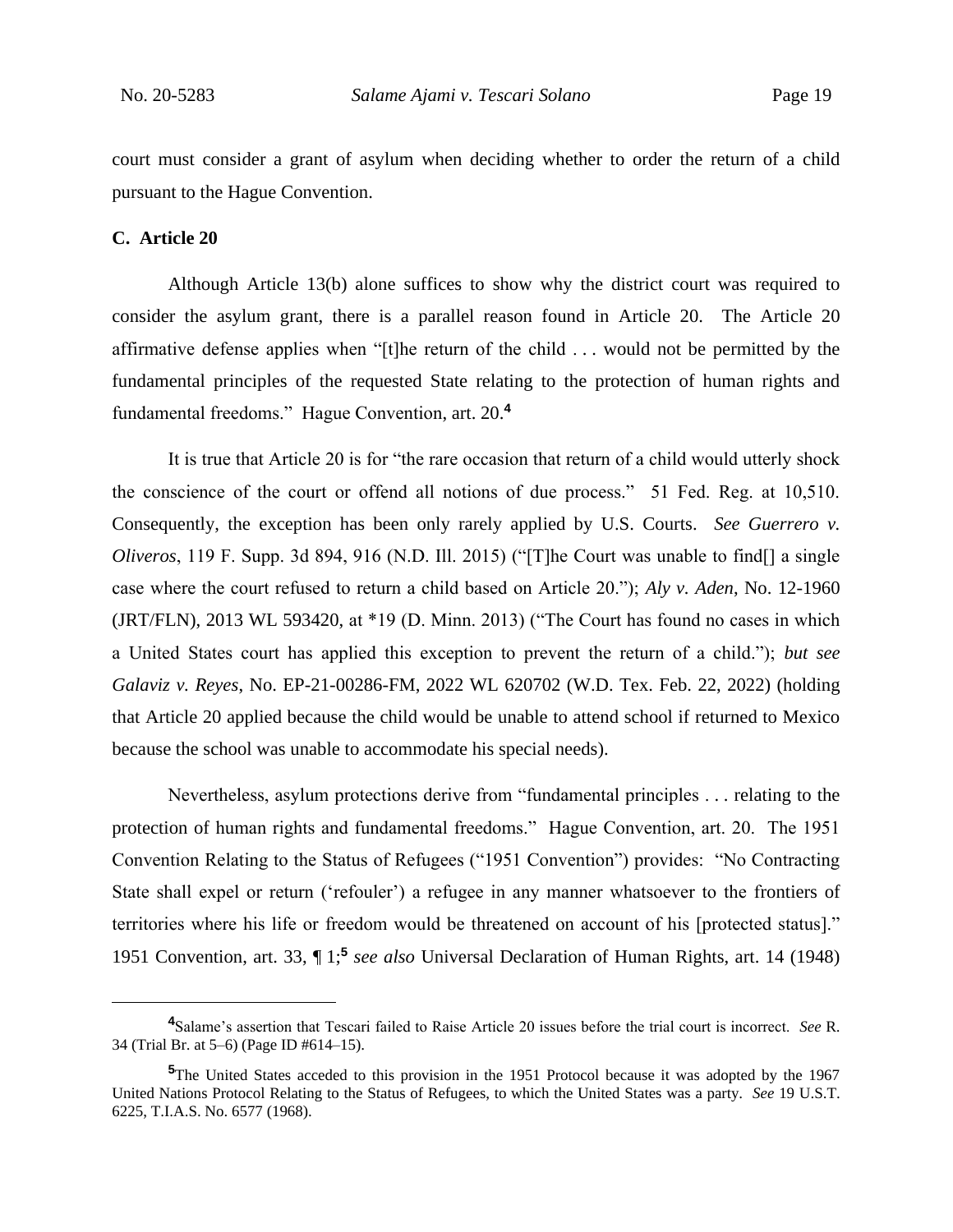("Everyone has the right to seek and to enjoy in other countries asylum from persecution."). The 1951 Convention's use of the phrase "in any manner whatsoever" demonstrates that this principle is intended to reach broadly: it is incompatible with that language to look for loopholes through which refugees can be removed.

Consistent with its international human rights obligations, Congress has enacted laws that protect refugees against being returned to the country from which they fled. Federal asylum laws prohibit the executive branch from removing such persons. *See* 8 U.S.C. § 1158(c)(1) ("[T]he Attorney General . . . shall not remove or return the alien to the alien's country of nationality."). I do not disagree with the majority that this provision directly applies to only the executive branch and not the judiciary. But ordering the return of children, when our country's asylum laws would prohibit the executive from enforcing such an order, cannot be consistent with the protection of human rights and fundamental freedoms. Such a return goes against the broad principles espoused by both domestic and international law.

Although no U.S. court has squarely answered whether the Article 20 exception applies in a situation in which a parent or child was granted asylum, the Ontario Court of Appeals in *A.M.R.I.*, [2011] O.N.C.A. 417 ¶ 71, held that the Article 20 exception applies to cases involving refugee children. It explained that "[u]nder both [Canadian law] and its international human rights obligations, Canada is prohibited from engaging in the refoulment of Convention refugees, including refugee children." *Id.* Additionally, the Fifth Circuit in *Sanchez*, 761 F.3d at 511, explained that the asylum grants "are relevant to any analysis of whether the Article 13(b) or 20 exception applies." Returning an individual who has been granted asylum to their country of nationality violates basic human rights principles and shocks the conscience.

Finally, recognizing that a situation in which individuals have been granted asylum falls within the Article 20 exception does not conflict with the purposes of the Hague Convention. First, "the Hague Convention is generally intended to . . . deter parents from crossing borders in search of a more sympathetic court." *Friedrich*, 78 F.3d at 1064. This principle does not come into play when a parent has a well-founded fear of persecution in their home country. In such cases, parents are not crossing borders to forum shop; they are crossing the borders to avoid persecution. Second, "[t]he Convention is based on the principle that the best interests of the